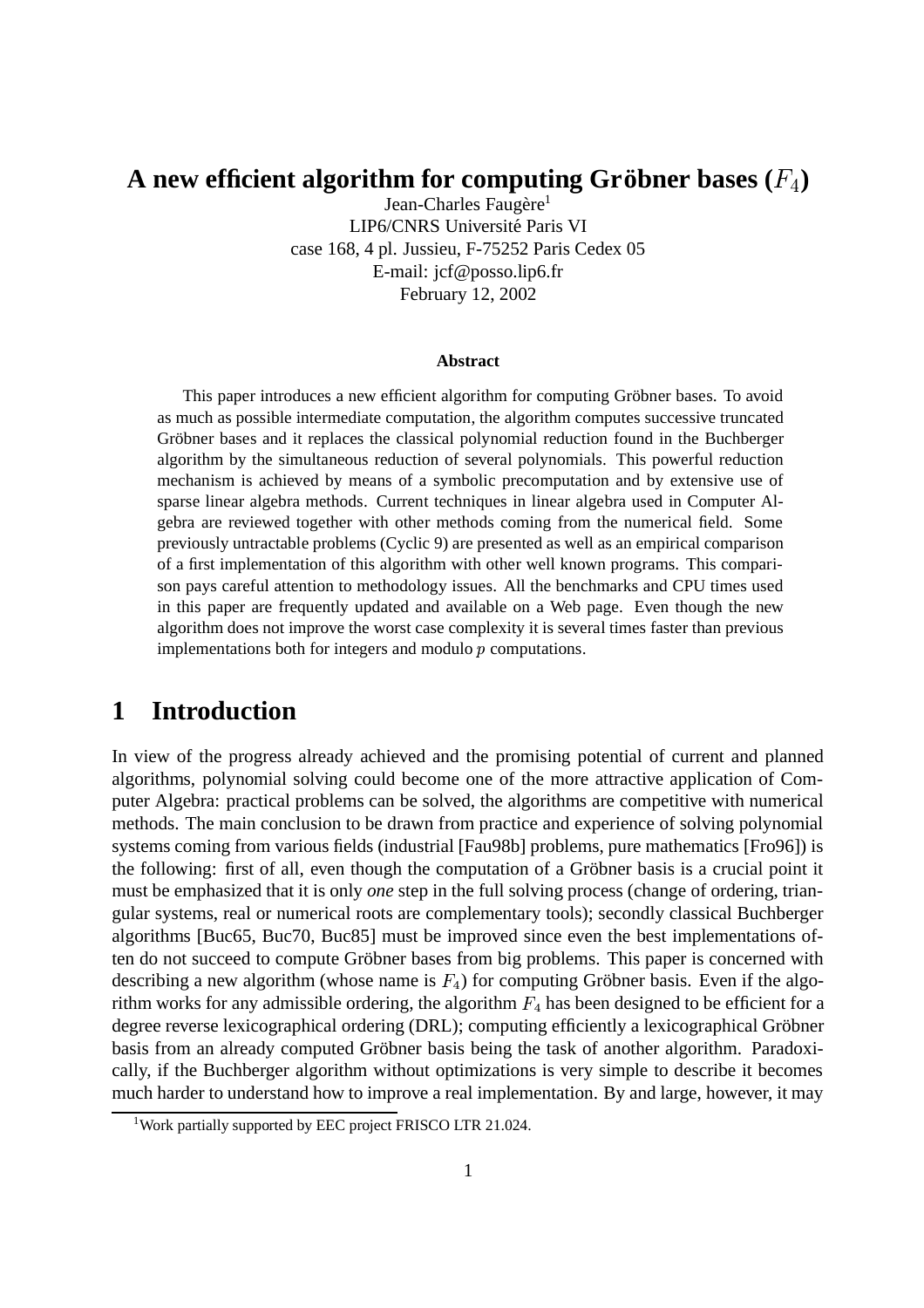eventually be possible to suggest two improvements: since  $90\%$  of the times is spent computing zero it would be useful to have more powerful criterion to remove useless critical pairs [Buc79] (a powerful theoretical criteria exists but it is too costly); this crucial aspect of the problem is **not studied in this paper**, but is implemented in another algorithm  $(F_5$  [Fau98a]). The second improvement is concerned with strategies: during a Gröbner computation, several choices can be made (select a critical pair, choose a reductor) and even if strategies have been proposed ([Gio91] or even [Ger95]) the heuristics which they rely on could not be satisfactorily explained. So it is difficult to be convinced that they are optimal optimizations. Another bad consequence is that it is very difficult to (massively) parallelize the Buchberger algorithm because the sugar (for instance) strategy imposes a strong sequential ordering. The primary objective of this paper is to propose a more powerful reduction algorithm. For that purpose we will reduce *simultaneously* several polynomials by a list of polynomials by using linear algebra techniques which ensure a global view of the process.

The plan of the paper is as follows. The main Section 2 is devoted to presenting the new algorithm. This section has been divided into several parts: first (2.1), we review the necessary mathematical notations (we make the choice to use the same notations as in the book [Bec93]) and in 2.2 we establish the link between linear algebra (matrices) and polynomial algebra. Then we present (2.3) a basic version of the algorithm without any criteria to eliminate useless pairs. A improved version of the algorithm including the Buchberger criteria is then given in 2.4. We close this section in 2.5 by motivating the choice of a good selection strategy (it seems that selecting all critical pairs with a minimal exponent is a good strategy). Since the algorithm relies heavily on linear algebra, Section 3 contains a short survey of linear algebra techniques we have implemented. A first version of this algorithm has been implemented in C in a new small system called FGb (for Fast Gb). In Section 4 we report an experimental evaluation of this first implementation. The best Gröbner bases programs are compared on a set of well known benchmarks and industrial problems. Finally, in Section 5 we outline the main features of the algorithm along with a list of possible related works and open issues.

The name of this algorithm is simply algorithm number 4. In the rest of this paper  $F_4$  stands for this algorithm.

# **2** Description of the  $F_4$  algorithm

#### **2.1 Standard notations**

We use the notations of [Bec93] for basic definitions: R is the ground ring,  $R[\underline{x}] = R[x_1, \ldots, x_n]$ is the polynomial ring. We denote by  $T(x_1, \ldots, x_n)$ , or simply by T, the set of all terms in these variables. We choose  $\lt$  an admissible ordering on T. If  $t = x_1^{\alpha_1} \cdots x_n^{\alpha_n} \in T$ , then the *total degree* of t is defined as  $deg(t) = \sum_{i=1}^{n} \alpha_i$ . Now let  $f \in R[\underline{x}]$ ,  $f \neq 0$ , so that  $f = \sum c(\alpha_1, \ldots, \alpha_n) x_1^{\alpha_1} \cdots x_n^{\alpha_n}$  (where  $c(\alpha_1, \ldots, \alpha_n)$  are elements of R). Then we define the set  $M(f)$  of *monomials of* f as  $M(f) = \{c(\alpha_1, \ldots, \alpha_n)x_1^{\alpha_1} \cdots x_n^{\alpha_n} \mid c(\alpha_1, \ldots, \alpha_n) \neq 0\}.$ The set  $T(f)$  of *terms of* f is  $T(f) = \{x_1^{\alpha_1} \cdots x_n^{\alpha_n} \mid c(\alpha_1, \ldots, \alpha_n) \neq 0\}$ . The *total degree* of  $f \neq 0$  is defined as  $deg(f) = max \{ deg(t) | t \in T(f) \}$ . We define the *head term* HT(f), the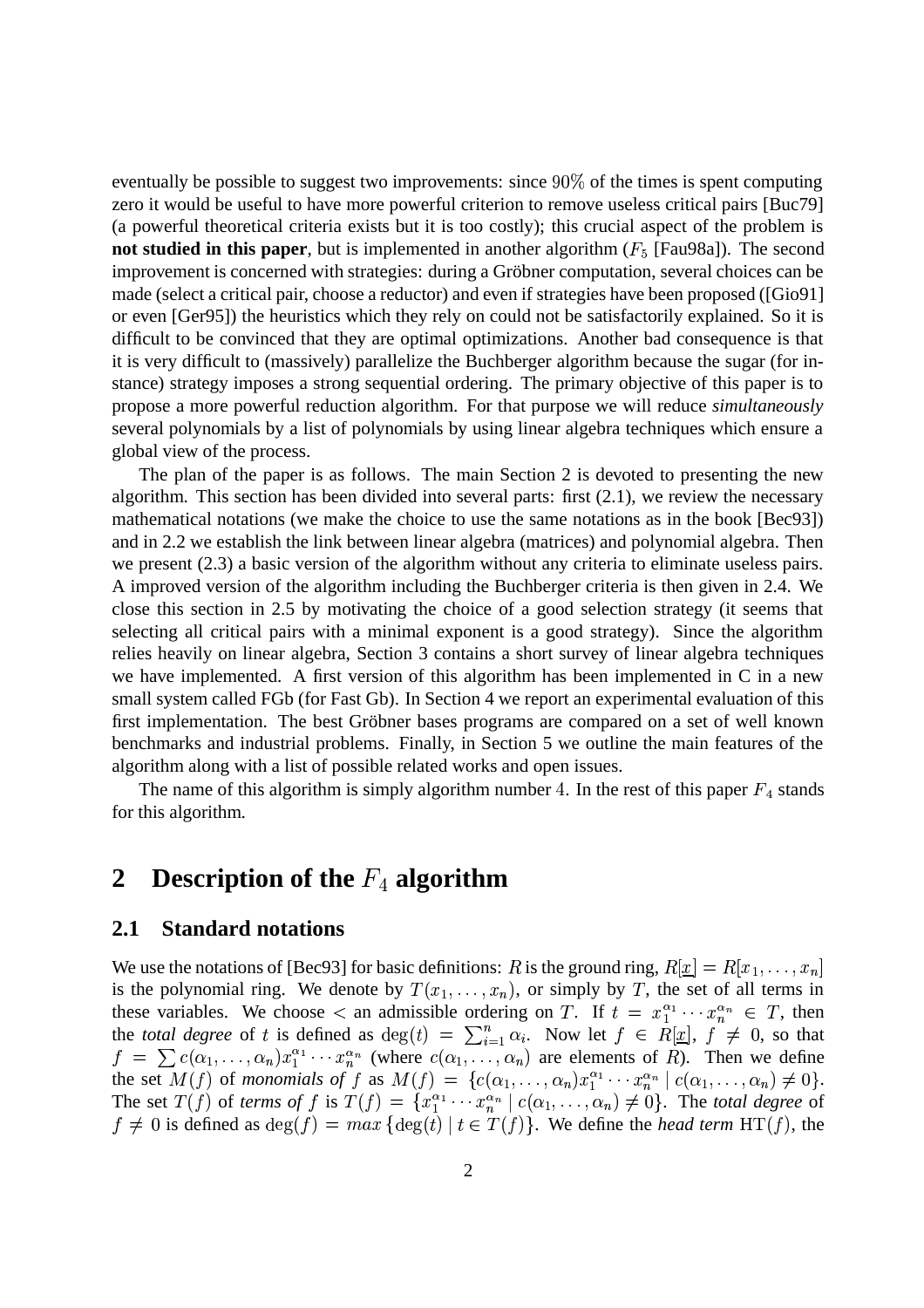*head monomial*  $HM(f)$ , and the *head coefficient*  $HC(f)$  of f w.r.t.  $\lt$  as follows:  $HT(f)$  =  $max(T(f))$ ,  $HM(f) = max(M(f))$ , and  $HC(f) =$  the coefficient of  $HM(f)$ . If F is a subset of  $R[\underline{x}]$  we can extend the definition  $HT(F) = \{HT(f) | f \in F\}$ ,  $HM(F) = \{HM(f) | f \in F\}$ and  $T(F) = \{T(f) | f \in F\}$ ;  $Id(F)$  denotes the ideal generated by F.

Let  $f, g, p \in R[\underline{x}]$  with  $p \neq 0$ , and let F be a finite subset of  $R[\underline{x}]$ . Then we say that

- *f reduces to g modulo p* (notation  $f \longrightarrow g$ ), if  $\exists t \in T(f)$ ,  $\exists$ g), if  $\exists t \in T(f)$ ,  $\exists s \in T$  such that  $s * HT(p) = t$ and  $g = f - \frac{a}{H C(n)} * s * p$  where a is the coefficient of t in p.
- *f reduces to g modulo* P (notation  $f \rightarrow g$ ), if  $f \rightarrow g$  for some  $p \in P$ . g for some  $p \in P$ .
- *f* is reducible modulo *p* if there exists  $g \in R[\underline{x}]$  such that  $f \rightarrow g$ .  $g$ .
- *f is reducible modulo* P if there exists  $g \in R[\underline{x}]$  such that  $f \longrightarrow g$ .
- *f* is top reducible modulo P if there exists  $g \in R[\underline{x}]$  such that  $f \rightarrow$  g and  $HT(g)$  <  $HT(f).$
- $f \stackrel{*}{\longrightarrow} g$  is the reflexive-transitive closure of  $\longrightarrow$ .
- The *S-polynomial* of  $f$  and  $g$  is defined as

$$
spol(f,g) = HC(g)\frac{lcm(HT(f),HT(g))}{HT(f)}f - HC(f)\frac{lcm(HT(f),HT(g))}{HT(g)}g
$$

### **2.2 Linear algebra and polynomials.**

**Definition 2.1** By convention if M is a  $s \times m$  matrix,  $M_{i,j}$  is j th element of the *i* th row of M. If  $T_M = [t_1, \ldots, t_m]$  an ordered set of terms, let  $(\epsilon_i)_{i=1,\ldots,m}$  be the canonical basis of  $R^m$ , we *consider the linear map*  $\varphi_{T_M}: V_{T_M} \longrightarrow R^m$  (where  $V_{T_M}$  is the submodule of  $R[\underline{x}]$  generated by  $T_M$ ) such that  $\varphi_{T_M}(t_i) = \epsilon_i$ . The reciprocal function will be denoted by  $\psi_{T_M}$ . The application  $\psi_{T_M}$  allows to interpret vectors of  $R^n$  as polynomials. We note by  $(M, T_M)$  a matrix with such *an interpretation.*

**Definition 2.2** If  $(M, T_M)$  is a  $s \times m$  matrix with such an interpretation, then we can construct *the set of polynomials:*

$$
Rows(M, T_M) := \{ \psi_{T_M}(row(M, i)) \mid i = 1, \ldots, s \} \setminus \{0\}
$$

where  $row(M, i)$  is the *i*-th row of M (an element of  $R^m$ ). Conversely, if l is a list of polynomials and  $T_l$  an ordered set of terms we can construct an  $s \times m$  matrix  $A$  (where  $s = \text{size}(l)$ ,  $m = \text{size}(T_l)$ :

$$
A_{i,j} := \text{coeff}(l[i], T_i[j]) \; i = 1, \ldots, s \; j = 1, \ldots, m
$$

We note  $A^{(l,T_l)}$  the matrix  $(A_{i,j})$ .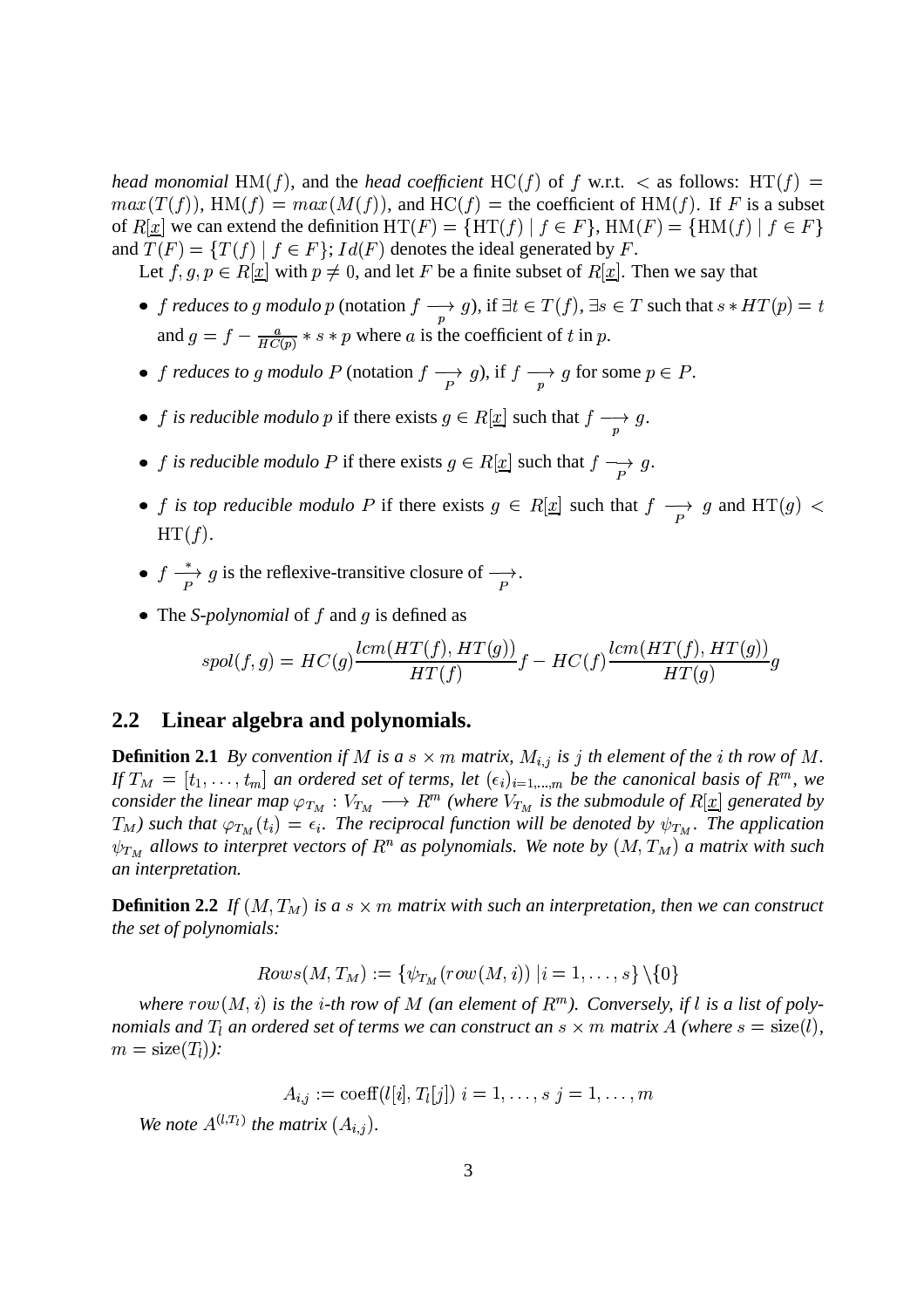$$
M = \begin{array}{c}\n t_1 & t_2 & t_3 & \cdots \\
 f_{i_1} & \times & \times & \times & \cdots \\
 f_{i_2} & \times & \times & \times & \cdots \\
 \vdots & \vdots & \vdots & \cdots \\
 f_{i_{2k}} & \times & \times & \times & \cdots \\
 f_{i_{s}} & \times & \times & \times & \cdots\n \end{array}
$$
\n(1)

**Definition 2.3** Let M be a s  $\times$  m matrix, and  $\underline{Y} = [Y_1, \ldots, Y_m]$  new variables. Then  $F =$  $Rows(M, Y)$  is a set of equations, so we can compute F a reduced Gröbner basis of F for a lexicographical ordering such that  $Y_1 > \ldots > Y_m$ . From this basis we can reconstruct a matrix  $M = A^{\prime +}$ . We call  $F(X, \Sigma)$ . We called  $\tilde{M}$  the (unique) row echelon form<sup>1</sup> of M. We say also that  $\tilde{F}$  is a row *echelon basis of F.* 

$$
\tilde{M} = f_{j_1} \begin{pmatrix} t_1 & t_2 & t_k & t_{k+1} & t_m \\ 1 & 0 & \cdots & 0 & \times & \cdots & \times \\ 0 & 1 & \cdots & 0 & \times & \cdots & \times \\ & & \ddots & & \times & \cdots & \times \\ 0 & 0 & \cdots & 1 & \times & \cdots & \times \\ 0 & 0 & \cdots & 0 & 0 & \cdots & 0 \\ & & \vdots & & 0 & \cdots & 0 \\ 0 & 0 & \cdots & 0 & 0 & \cdots & 0 \end{pmatrix}
$$
 (2)

where  $\times$  denotes a possibly non zero element.

In the case of polynomials we have a similar definition:

**Definition 2.4** Let F be a finite subset of  $R[\underline{x}]$  and  $\lt$  an admissible ordering. We define  $T_{\lt}$  (F) to be  $Sort({T(f) | f \in F}, <), A := A^{(F,T<(F))}$  and  $\tilde{A}$  the row echelon form of  $A$ . We say that  $F = Rows(A, T_{<}(F))$  is the row echelon form of F w.r.t. <.

Elementary properties of row echelon matrices are summarized by the following theorem:

**Theorem 2.1** Let M be a s $\times$ m matrix, and  $\underline{Y} = [Y_1, \ldots, Y_m]$  new variables,  $F = Rows(M, \underline{Y})$ ,  $M$  the row echelon form of  $M$ ,  $F = Rows(M, Y)$ . We define

$$
\tilde{F^+} = \left\{ g \in \tilde{F} \mid \text{HT}(g) \notin \text{HT}(F) \right\}
$$

$$
\tilde{F^-} = \tilde{F} \backslash \tilde{F^+}
$$

 $<sup>1</sup>$ In some computer algebra system, this is the only way to compute a row echelon form !</sup>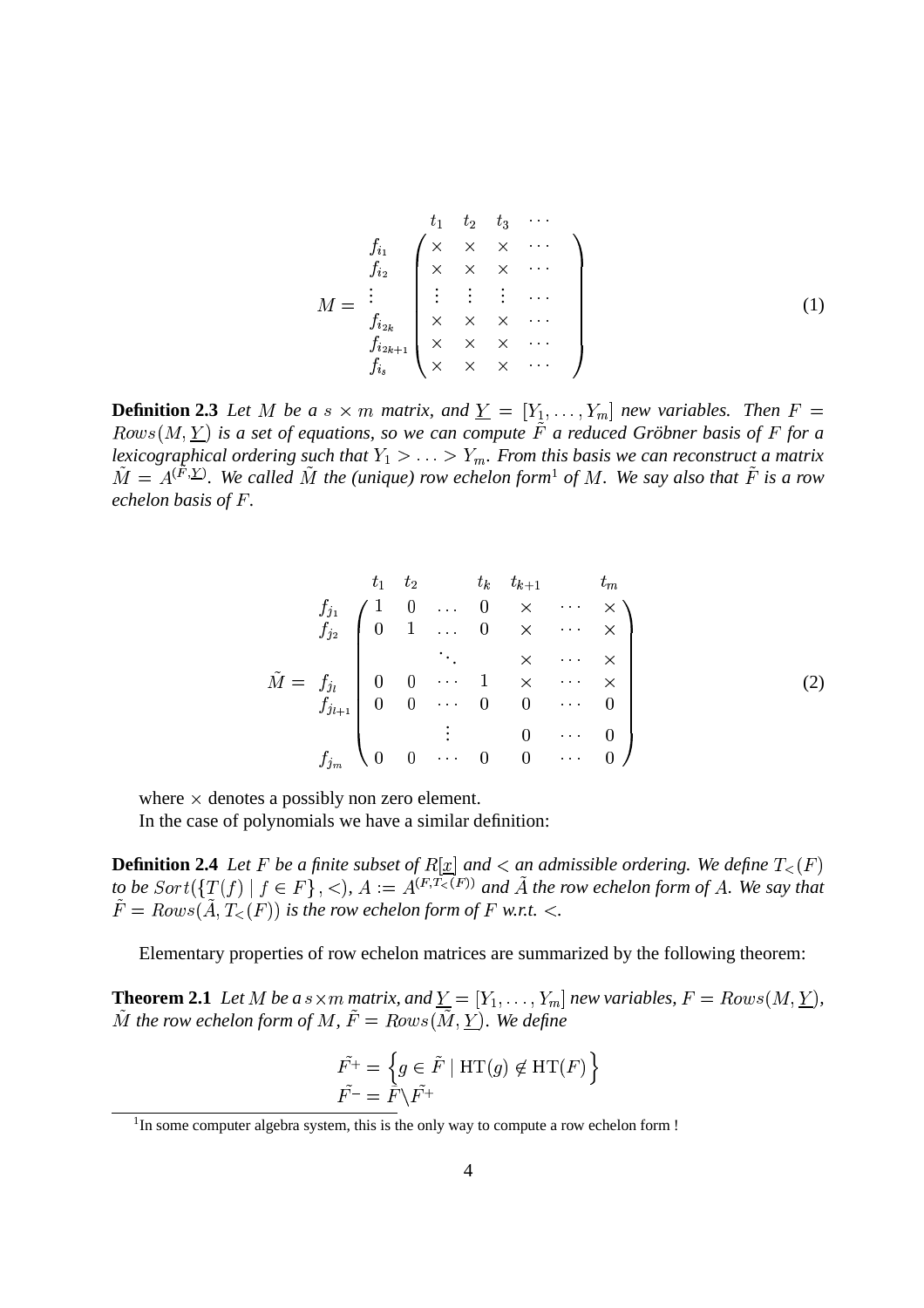For any subset F<sub>-</sub> of F such that  $size(F_{-}) = size(HT(F))$  and  $HT(F_{-}) = HT(F)$ , then  $G = F^+ \cup F_-$  is a triangular basis of the R-module  $V_M$  generated by F. That is to say, for all  $f \in V_M$  there exist  $(\lambda_k)_k$  elements of R and  $(g_k)_k$  elements of G such that  $f = \sum_k \lambda_k g_k$ ,  $HT(g_1) = HT(f)$  and  $HT(g_k) > HT(g_{k+1}).$ 

**Proof** Since the head terms of  $G$  are pairwise distinct,  $G$  is linearly independent. We claim that it is also a generating system of  $V_M$ . Suppose for a contradiction that there exists  $f \in V_M$ such that  $f \xrightarrow[\alpha]{*} f' \neq 0$ . By definition of a Gröbner basis,  $f' \xrightarrow[\alpha]{*} 0$ , consequently f' is top reducible modulo  $HT(F) = HT(F^+) \cup HT(F^-) = HT(F^+) \cup HT(F_-) = HT(G)$ , so that f' is top-reducible modulo G. This is a contradiction.  $\Box$ 

We can transpose immediately the theorem for polynomials:

**Corollary 2.1** Let  $F$  be a finite subset of  $E$  and  $\lt$  an admissible ordering, and  $\tilde{F}$  the row echelon *form of*  $F$  *w.r.t.*  $\lt$ *. We define* 

$$
\tilde{F^+} = \left\{ g \in \tilde{F} \mid \text{HT}(g) \notin \text{HT}(F) \right\}
$$

For all subset F<sub>-</sub> of F such that size(F<sub>-</sub>)=size( $HT(F)$ ) and  $HT(F_{-}) = HT(F)$ , then  $G =$  $F^+ \cup F_-$  is a triangular basis of  $V_M$  the R–module generated by F. For all  $f \in V_M$  there exist  $(\lambda_k)_k$  elements of R and  $(g_k)_k$  elements of G such that  $f = \sum_k \lambda_k g_k$ , HT $(g_1) = HT(f)$  and  $HT(g_k) > HT(g_{k+1}).$ 

## **2.3** The  $F_4$  algorithm

It is well known that during the execution of the Buchberger algorithm, one has a lot of choices:

- select a critical pair in the list of critical pairs.
- choose one reductor among a list of reductors when reducing a polynomial by a list of polynomials.

Buchberger[Buc65] proves that these choices are not important for the correctness of the algorithm, but it is well known that these choices are crucial for the total time computation. Moreover the best strategies [Gio91] inspect only the leading terms of the polynomials to make a choice. Consider the case where all the input polynomials have the same leading term. In that case, all the critical pairs are equal and it is not possible to take a decision. In some sense this problem can be corrected in a simple and surprising way: *we make no choice.* More precisely instead of choosing *one* critical pair at each step, we select a *subset* of critical pairs at the same time. So, in fact, we are delaying the necessary choices in a second step of the algorithm, the linear algebra part of the algorithm

**Definition 2.5** A critical pair of two polynomials  $(f_i,f_j)$  is an element of  $T^2\times R[\underline{x}]\times T\times R[\underline{x}],$  $Pair(f_i, f_j) := (lcm_{ij}, t_i, f_i, t_j, f_j)$  such that

$$
lcm(Pair(f_i, f_i)) = lcm_{ij} = HT(t_i f_i) = HT(t_j f_j) = lcm(HT(f_i), HT(f_i))
$$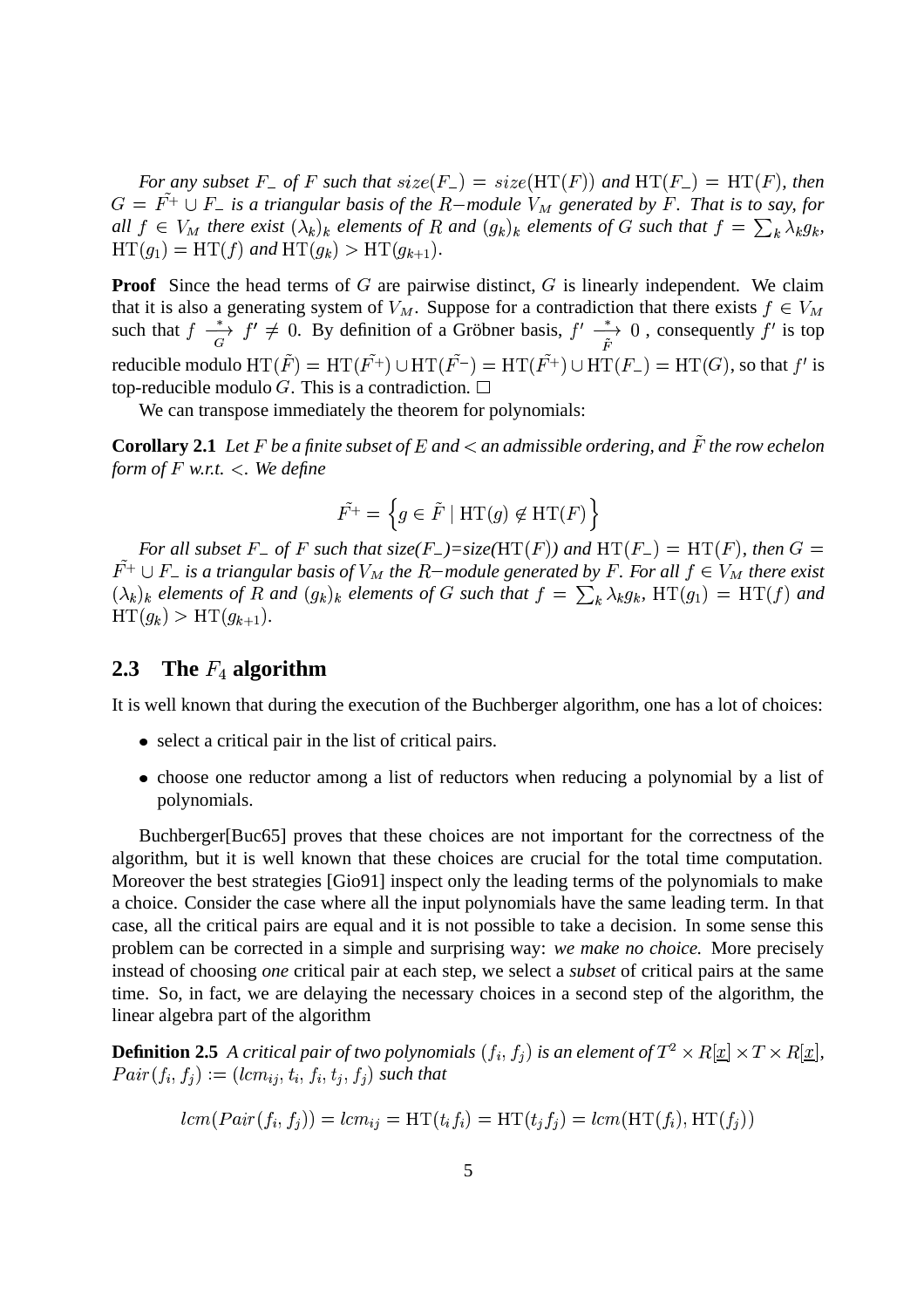**Definition 2.6** We say that the degree of the critical pair  $p_{i,j} = Pair(f_i, f_j)$ ,  $deg(p_{i,j})$ , is  $deg(lcm_{i,j})$ . We define the two projections  $Left(p_{i,j}) := (t_i, f_i)$  and  $Right(p_{i,j}) := (t_j, f_j)$ . If  $(t, p) \in T \times R[\underline{x}]$  then we note  $\text{mult}((t, p))$  the evaluated product  $t * p$ .

We have now the tools needed to present the basic version of our algorithm. All the matrices occuring in following algorithms are the representation of a list of polynomials through the set of all their terms, as explained in Definition 2.2.

#### **Algorithm**

**Input:**  $\begin{cases} F \text{ a finite subset of } R[\underline{x}] \\ S \text{ a function } I \text{ is } t(P_0; \underline{x}) \end{cases}$ a function  $List(Pairs) \rightarrow List(Pairs)$  such that  $Sel(l) \neq \emptyset$  if  $l \neq \emptyset$ **Output**: a finite subset of  $R[\underline{x}]$ .  $G := F, F_0^+ := F$  and  $d := 0$  $P := \{Pair(f, q) \mid f, q \in G \text{ with } f \neq q \}$ while  $P\neq\emptyset$  do  $a := a + 1$  $P_d := \mathcal{S}el(P)$ The contract of the contract of the contract of the contract of the contract of the contract of the contract of  $P := P \backslash P_d$  $L_d := Let$  i i  $P_d$ )  $\cup$   $R$ i  $q$ nt $(P_d)$  $F_d^+ := \text{Reduction}(L_d, G)$ The contract of the contract of the contract of the contract of the contract of the contract of the contract of for  $h \in F_d^+$  do  $P := P \cup \{Pair(h, a) \mid a \in G\}$ *Service Communication and Communication and Communication and Communication and Communication and Communication and Communication and Communication and Communication and Communication and Communication and Communication*  $G := G \cup \{h\}$  $\blacksquare$  . The set of the set of the set of the set of the set of the set of the set of the set of the set of the set of the set of the set of the set of the set of the set of the set of the set of the set of the set of the  $r$ **eturn**  $G$ 

We have to extend the reduction of a polynomial modulo a subset of  $R[\underline{x}]$ , to the reduction of a subset of  $R[\underline{x}]$  modulo another subset of  $R[\underline{x}]$ :

#### **Reduction**

**Input:**  $\begin{cases} L \text{ a finite subset of } T \times R[\underline{x}] \\ G \text{ a finite subset of } R[x] \end{cases}$ **Output**: a finite subset of  $R[\underline{x}]$  (possibly an empty set).  $F :=$  Symbolic Preprocessing  $(L, G)$  $\mathbf{r}$  and  $\mathbf{r}$  and  $\mathbf{r}$  and  $\mathbf{r}$  and  $\mathbf{r}$  $F :=$  Reduction to Row Echelon Form of F w.r.t.  $\lt$  $F^+ := \{ f \in F \mid H I(f) \notin H I(F) \}$ **return**  $\tilde{F^+}$ 

**Remark 2.1** By Lemma 2.1, we will see that an equivalent (but slower) definition of  $F^+$  could be  $F^+ := \{ f \in F \mid f \text{ top irreducible by } G \}.$ 

We have now to describe the main function of our algorithm, that is to say the consruction of the "matrix"  $\overline{F}$ . This subalgorithm can be viewed as an usual reduction of all the considered polynomials if we replace the standard arithmetic by: let  $0 \neq x, 0 \neq y \in R$ , then  $x + y = 1$ ,  $x * y = 1$ ,  $x * 0 = 0$  and  $x + 0 = 1$ . So this is really a *symbolic* preprocessing.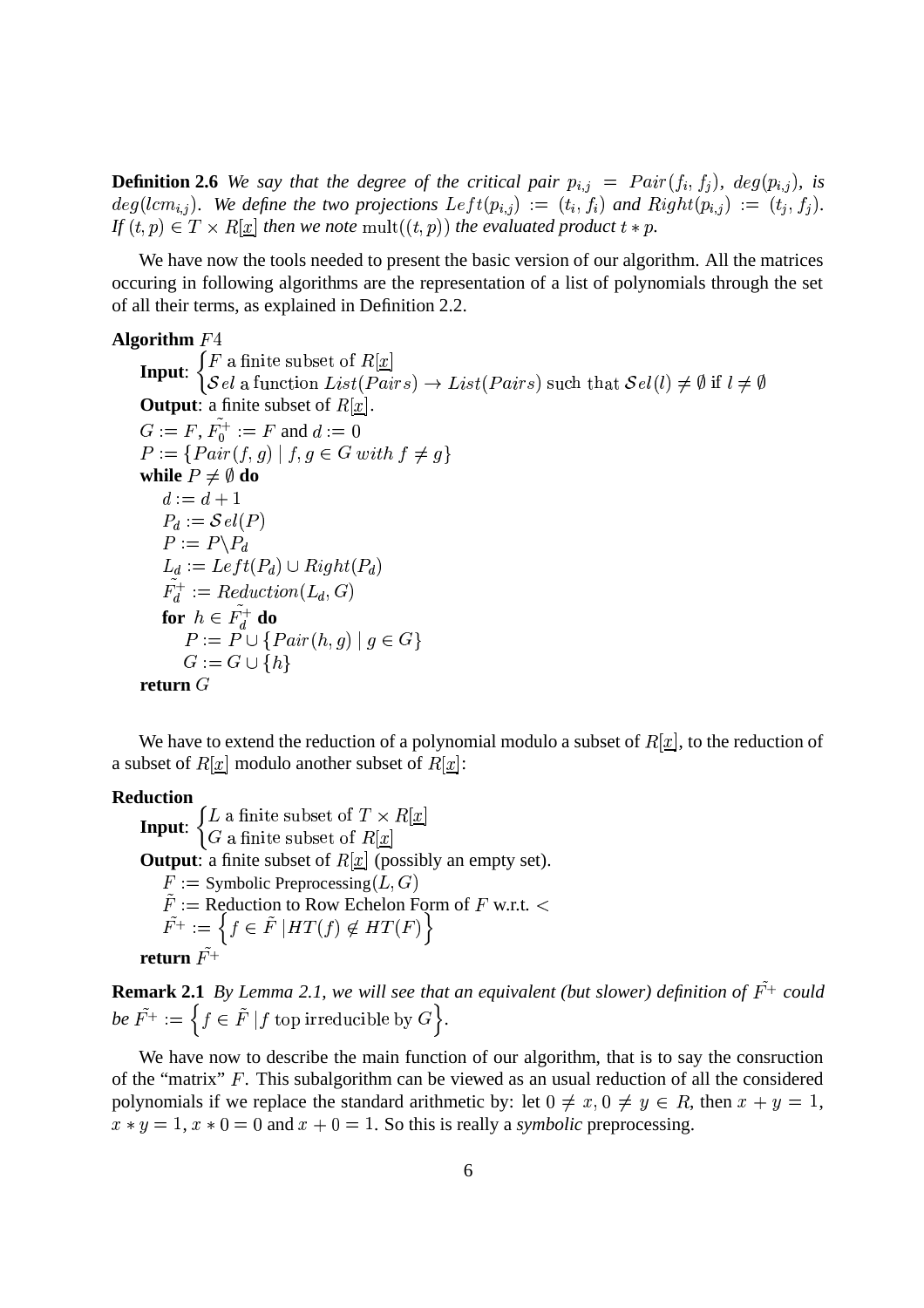Symbolic Preprocessing

**Input:**  $\begin{cases} L \text{ a finite subset of } T \times R[\underline{x}] \\ G \text{ a finite subset of } R[x] \end{cases}$ **Output**: a finite subset of  $R[\underline{x}]$ .  $F := \{ t * t \mid (t, t) \in L \}$  $Done := \operatorname{HT}(F)$  $\mathbf{r}$  and  $\mathbf{r}$  and  $\mathbf{r}$  and  $\mathbf{r}$ while  $\mathrm{T}(F) \neq \textit{Done}$  do m an element of  $T(F) \backslash Done$  $Done := Done \cup \{m\}$ **if**  $m$  top reducible modulo  $G$  **then**  $m = m' * HT(f)$  for some  $f \in G$  and some  $m' \in T$  $r := r \cup m * r$ **return** F

**Remark 2.2** *It seems that the initial values of Done should be but in all application of this function the result is in fact the same with less iterations.*

**Remark 2.3** *The symbolic preprocessing is very efficient since its complexity is linear in the size* of its output if  $size(G)$  is smaller than the final size of  $T(F)$  which is usually the case.

**Lemma 2.1** Let G be finite subset of  $R[\underline{x}]$ , L be the image by mult of a finite subset of  $T \times G$ and  $F^+$  = Reduction(L, G). Then for all  $h \in F^+$ ,  $HT(h) \notin Id(HT(G))$ .

**Proof** Let F the set computed by the algorithm Symbolic Preprocessing  $(L, G)$ . Assume for a contradiction that  $\exists h \in F^+$  such that  $t = HT(h) \in Id(HT(G))$ . Hence  $HT(g)$  divides t for some  $g \in G$ . So t is in  $T(F^+) \subset T(F) \subset T(F)$  and is top reducible by g, hence  $\frac{t}{HT(a)} * g$ is inserted in  $F$  by Symbolic Preprocessing (or another product with the same head term). This contradicts the fact that  $HT(h) \notin HT(F)$ .  $\Box$ 

The following lemma is useful to proof the correctness of the algorithm.

**Lemma 2.2** Let G be finite subset of  $R[\underline{x}]$ , L be the image by mult of a finite subset of  $T \times G$  and  $F^+ = \text{Reduction}(L, G)$ . Then  $F^+$  is a subset of  $Id(G)$ . Moreover for all f in the R-module *generated by L, f*  $\rightarrow$  0

**Proof** Apply the Corollary 2.1 to F the set generated by Symbolic Preprocessing  $(L, G)$ . Clearly F is a subset of  $F \cup Id(G)$ , but it is obvious that L is a subset of  $Id(G)$ , so that F is a subset of  $Id(G)$ . Hence any  $F_{-}$  fulfilling the hypothesis of Theorem 2.1 is a subset of  $Id(G)$ . This conclude the proof of the lemma since the  $R$ -module generated by  $L$  is a submodule of the  $R$ -module generated by  $F$ .  $\Box$ 

**Remark 2.4** Let G be a finite subset of  $R[\underline{x}]$ . It is possible that  $f \stackrel{*}{\longrightarrow} 0$  but that Normal Form  $(f,G) \neq 0$  where NormalForm is the reduction which is used in Buchberger algorithm. The *reason for that is that the result of* NormalForm depends on many choices (strategies).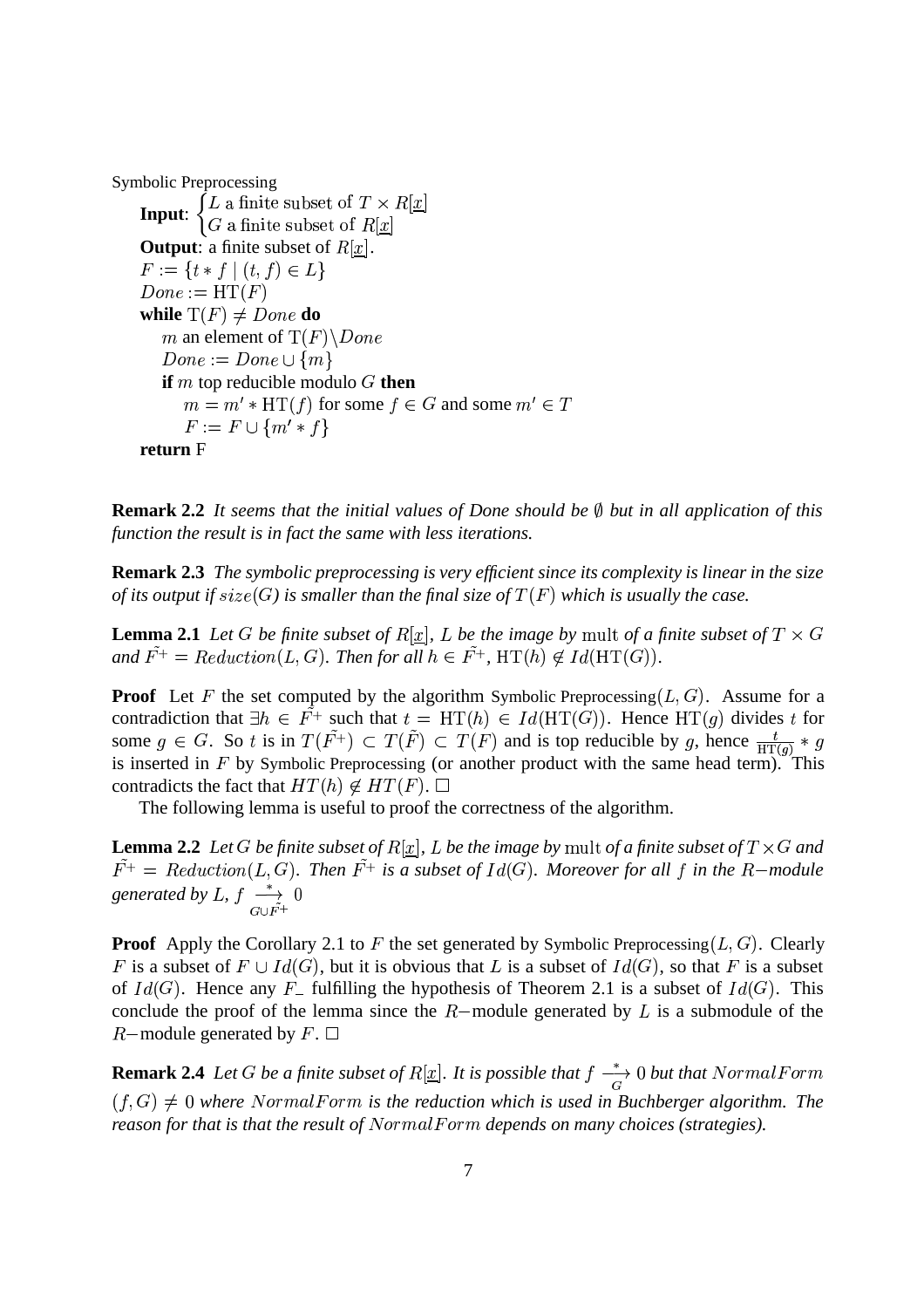**Theorem 2.2** The algorithm  $F_4$  computes a Gröbner basis G in  $R[\underline{x}]$  such that  $F \subseteq G$  and  $Id(G) = Id(F).$ 

**Proof** *Termination:* Assume for a contradiction that the **while**-loop does not terminate. We see that there exists an ascending sequence  $(d_i)$  of natural numbers such that  $F_{d_i}^+ \neq \emptyset$  for all i. Let say that  $q_i \in F_{d_i}^+$  (hence  $q_i$  can be any element in  $F_{d_i}^+$ ). Let  $U_i$  be  $U_{i-1}+Id(\mathrm{HT}$  $_1 + Id({\rm HT}(q_i))$  for  $i > 1$  and  $U_0=(0)$ . By Lemma 2.1 we have  $U_{i-1}\subsetneq U_i$ . Th  $I_1 \subsetneq U_i$ . This contradicts the fact that  $R[\underline{x}]$  is noetherian.

*Correctness:* We have  $G = \bigcup_{d>0} F_d^+$ . We claim that the following are loop invariants of the **while**-loop: G is a finite subset of  $R[\underline{x}]$  such that  $F \subset G \subset Id(F)$ , and  $spol(g_1, g_2) \longrightarrow 0$ for all  $g_1, g_2 \in G$  such that  $\{g_1, g_2\} \notin P$ . The first claim is an immediate consequence of the first part of Lemma 2.2. For the second one, if  $\{g_1, g_2\} \notin P$ , this means that  $Pair(g_1, g_2) =$  $(lcm_{1,2}, t_1, g_1, t_2, g_2)$  has been selected in a previous step (say d) by the function  $\mathcal{S}el$ . Hence  $t_1 * g_1$  and  $t_2 * g_2$  are in  $L_d$ , so  $spol(g_1, g_2)$  is an element of the R-module generated by  $L_d$  hence by Lemma 2.2  $spol(g_1, g_2) \longrightarrow 0.$   $\Box$ 

**Remark 2.5** If  $size(Sel(l)) = 1$  for all  $l \neq \emptyset$  then the algorithm  $F_4$  is the Buchberger algorithm. In that case the Sel function correspond to the selection strategy in the Buchberger algorithm.

**Example 2.1** *One might wonder why in the proof of the termination of the algorithm we consider only one element of*  $F_d^+$  *and not the whole*  $F_d^+$ .

If  $x>y>z$  for a lexicographical ordering,  $F=[f_1=xy^2+1,f_2=xz^2+1,f_3=y^3+y^2]$ and  $\mathcal{S}el =$  identity, we find  $P_1 = \{Pair(f_1, f_2), Pair(f_2, f_3), Pair(f_1, f_3) \}$  and  $F_1^+ = \{y^2 \{z^2,y+1\}$  so that  $Id({\rm HT}(F_1^+))=\{y\}.$  So contrarily to Buchberger Algorithm this not true that after each operation  $G' := G \cup \{h\}$ , we have  $Id(\operatorname{HT}(G')) \supsetneq Id(\operatorname{HT}(G))$ .

## **2.4** Buchberger criteria. Improved  $F_4$  algorithms

In order to obtain an efficient algorithm we need to insert into the previous algorithm the Buchberger Criteria. Since it is not the subject of this paper to improve the Buchberger Criteria we will use a standard implementation of these criteria such as the Gebauer and Moller installation [GM88]:

#### **Buchberger Criteria**

**Specification:**  $\begin{cases} (G_{new}, P_{new}) := Update(G_{old}, P_{old}, h) \\ \text{Indated of critical point} \end{cases}$  $(d, P_{old}, R)$ . . . .  $(a, h)$ Update of critical pair list and ideal basis (see [Bec93] p.230)  $\mathbf{r}$  and  $\mathbf{r}$  and  $\mathbf{r}$  and  $\mathbf{r}$  and  $\mathbf{r}$ **Input**: the contract of the contract of the contract of the contract of the contract of the contract of the contract of  $\blacksquare$  . The contract of the contract of the contract of the contract of the contract of the contract of the contract of the contract of the contract of the contract of the contract of the contract of the contract of the a finite subset  $G_{old}$  of  $R[x]$ a finite set  $\mathbf{F}_{old}$  of critical pairs of  $\mathbf{R}[\mathbf{x}]$  $0 \neq h \in K[x]$ **Output**: a finite subset of  $R[x]$  and a list of critical pairs.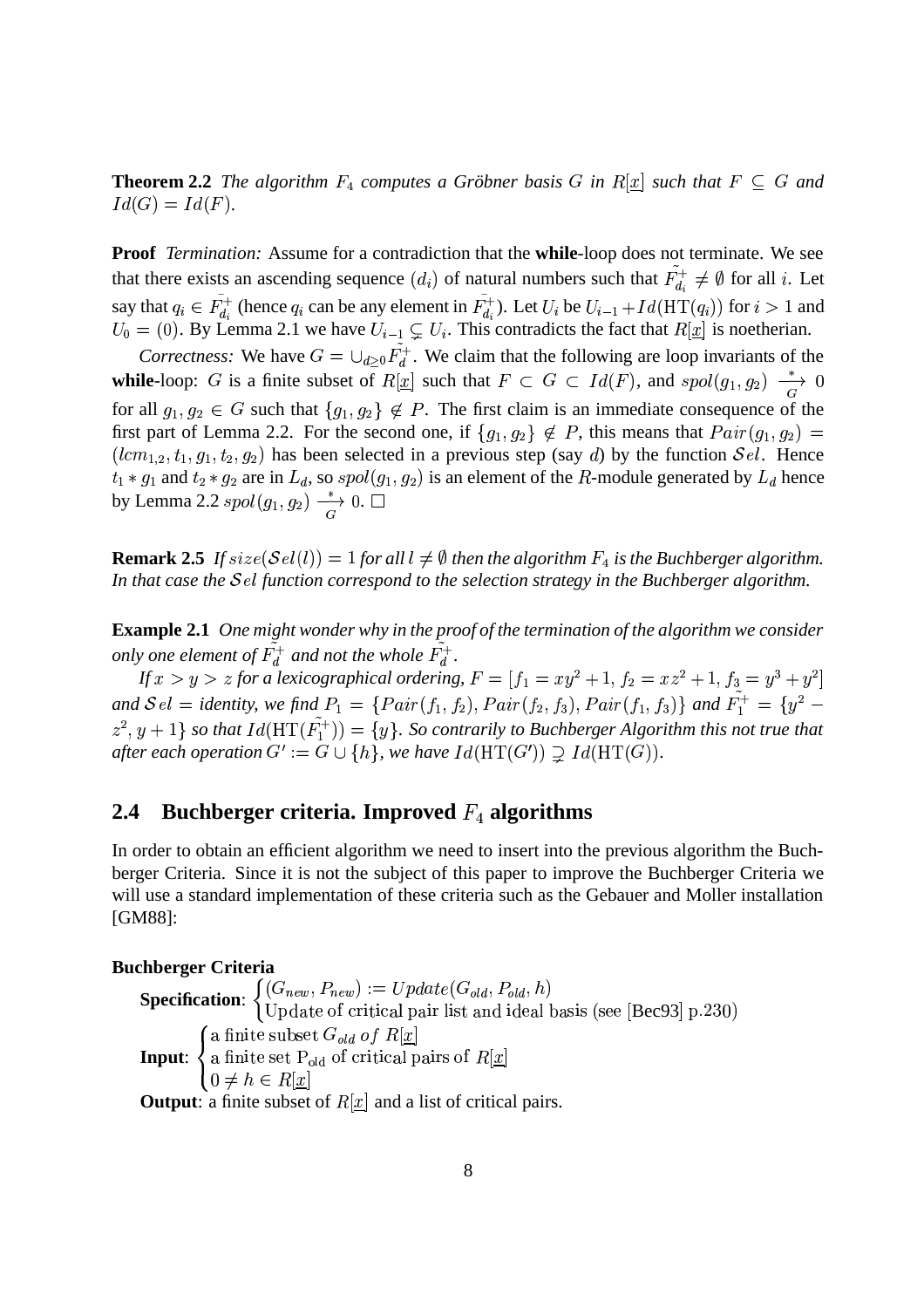In the previous version of the algorithm we used only *some* rows of the reduced matrix (the sets  $F^+$ ), rejecting the rows which were already in the original matrix(the sets  $TF$ ). In the new version of the algorithm we keep these useless rows, and we try to replace some products  $m * f$ occuring in the rows of the "matrix" F by a new "equivalent" product  $m' * f'$  with  $m \ge m'$ . This is the task of the function Simplify :  $T \times R[\underline{x}] \times List(Subset(R[\underline{x}])) \longrightarrow T \times R[\underline{x}]$ . The third argument of Simplify is the list of all the already computed matrices. A complete description of this function will be given below.

#### **Improved Algorithm**

**Input:**  $\begin{cases} \mathcal{S}el \text{ a function } L_3 \\ \text{If } \mathcal{S}el \text{ is the part.} \end{cases}$  $\int F$  a finite subset of  $R[x]$ I DE TORRES E ESTAD  $\mathcal{S}el$  a function  $List(Pairs) \rightarrow List(Pairs)$  such that  $\mathcal{S}el(l) \neq \emptyset$  if  $l \neq \emptyset$ <br>Update the part of Buchberger algorithm which select the pairs to compute, using the criteria like the algorithm of p.  $230$  in $\left[\text{Bec93}\right]$ . **Output**: a finite subset of  $R[\underline{x}]$ .  $G := \emptyset$  and  $P := \emptyset$  and  $d := 0$ while  $F\neq\emptyset$  do  $t := trst(F)$ The contract of the contract of the contract of the contract of the contract of the contract of the contract of  $F := F \setminus \{f\}$  $(G, P) := Update(G, P, f)$  $\mathbf{r}$  and  $\mathbf{r}$  and  $\mathbf{r}$  and  $\mathbf{r}$  and  $\mathbf{r}$ while  $P\neq\emptyset$  do  $a := a + 1$  $P_d := \mathcal{S}el(P)$ and the contract of the contract of the contract of the contract of the contract of the contract of the contract of the contract of the contract of the contract of the contract of the contract of the contract of the contra  $P := P \backslash P_d$  $L_d := \textit{Left}(P_d) \cup \textit{Right}(P_d)$  $U(P_d)$  $(F_d^+,F_d):=Reduction(L_d,G,(F_i)_{d=1,...,(d-1)})$  $\sim$  1 and 2008  $\sim$ for  $h \in F_d^+$  do  $(G, P) := Update(G, P, h)$  $r$ **eturn**  $G$ 

The new Reduction function is identical to the previous version except that there is a new argument and that it returns also the result of Symbolic Preprocessing:

#### **Reduction**

the contract of the contract of the contract of the contract of the contract of the contract of the contract of

**Input**:  $\blacksquare$  . The contract of the contract of the contract of the contract of the contract of the contract of the contract of the contract of the contract of the contract of the contract of the contract of the contract of the L a finite subset of  $I \times K[\underline{x}]$ <br>  $G$  a finite subset of  $R[\underline{x}]$ <br>  $\mathcal{F} = (F_k)_{k=1,\dots,(d-1)}$ , where  $F_k$  is finite:  $_1$ , where  $F_k$  is finite subset of  $R[x]$ **Output**: two finite subsets of  $R[\underline{x}]$ .  $F :=$  Symbolic Preprocessing  $(L, G, \mathcal{F})$  $F :=$  Reduction to Row Echelon Form of F w.r.t.  $\lt$  $F^+ := \{ f \in F \mid H I(f) \notin H I(F) \}$  ${\bf return}\,\left(F^+,F\right)$  $\mathbf{r}$  and  $\mathbf{r}$  and  $\mathbf{r}$  and  $\mathbf{r}$  and  $\mathbf{r}$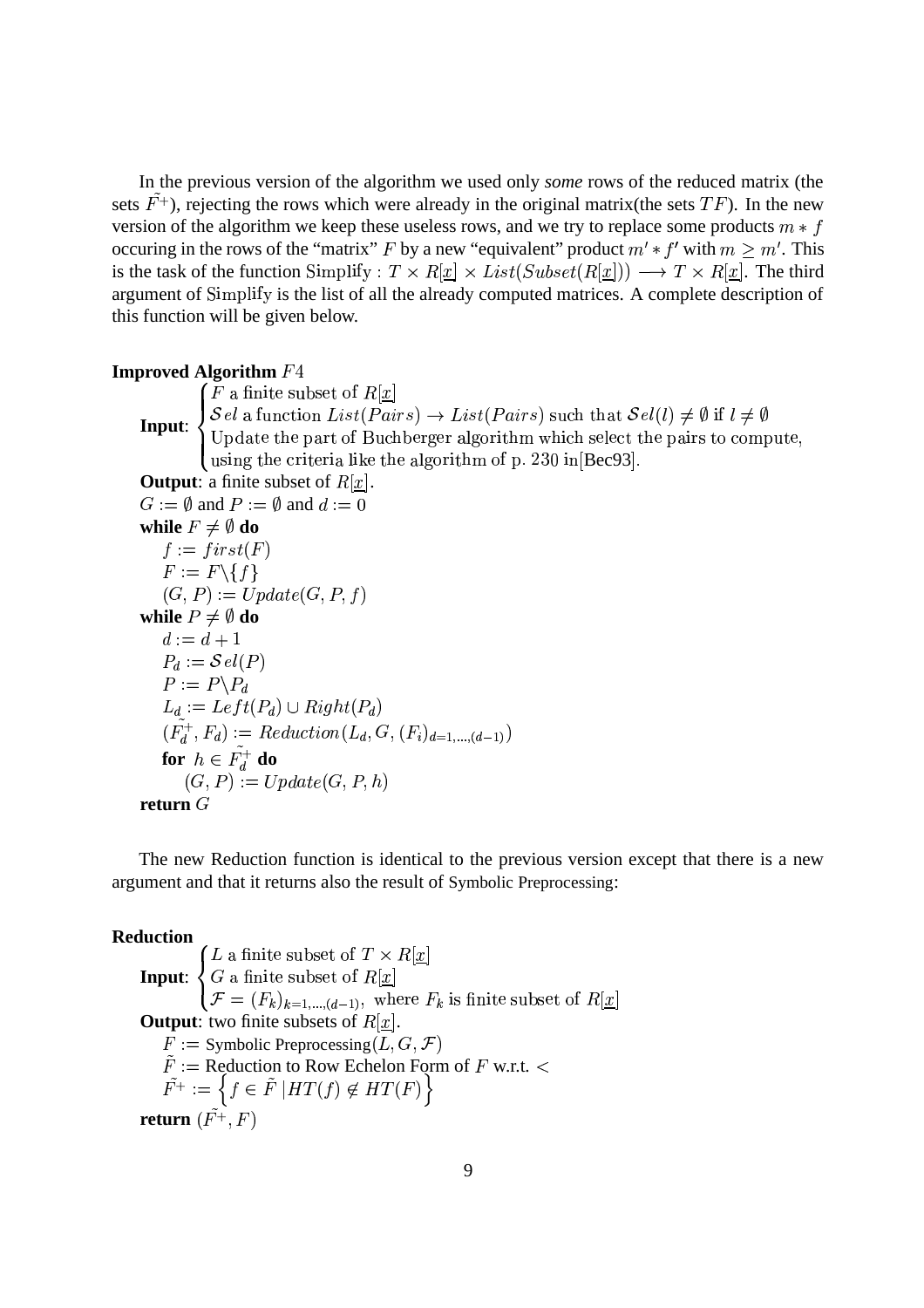Symbolic Preprocessing

**Input**: the contract of the contract of the contract of the contract of the contract of the contract of the contract of  $\blacksquare$  . The contract of the contract of the contract of the contract of the contract of the contract of the contract of the contract of the contract of the contract of the contract of the contract of the contract of the L a finite subset of  $I \times K[\underline{x}]$ <br>
G a finite subset of  $R[\underline{x}]$ <br>  $\mathcal{F} = (F_k)_{k=1,\dots,(d-1)},$  where  $F_k$  is finite:  $_1$ , where  $F_k$  is finite subset of  $R[x]$ **Output**: a finite subset of  $R[\underline{x}]$ .  $F := \{ \text{mult}(\text{Simplify}(m, f, \mathcal{F})) \mid (m, f) \in L \}$  $Done := \operatorname{HT}(F)$  $\mathbf{r}$  and  $\mathbf{r}$  and  $\mathbf{r}$  and  $\mathbf{r}$  and  $\mathbf{r}$ while  $\mathrm{T}(F) \neq Done$  do m an element of  $T(F) \backslash Done$  $Done := Done \cup \{m\}$ **if**  $m$  top reducible modulo  $G$  then  $m = m' * HT(f)$  for some  $f \in G$  and some  $m' \in T$  $F := F \cup \{\text{mult}(\text{Simplify}(m', f, \mathcal{F}))\}$  $\blacksquare$  . The set of the set of the set of the set of the set of the set of the set of the set of the set of the set of the set of the set of the set of the set of the set of the set of the set of the set of the set of the **return** F

 $\rm Simpility$ 1911 **DI** 

> **Input**: the contract of the contract of the contract of the contract of the contract of the contract of the contract of  $\blacksquare$  . The contract of the contract of the contract of the contract of the contract of the contract of the contract of the contract of the contract of the contract of the contract of the contract of the contract of the  $t \in T$  a term  $j \in R[\underline{x}]$  a polynomial  $\mathcal{F} = (F_k)_{k=1,\ldots,(d-1)},$  where  $F_k$  is fin  $_1$ , where  $F_k$  is finite subset of  $R[x]$ **Output**: a non evaluated product, i.e. an element of  $T \times R[\underline{x}]$ . **for**  $u \in$  list of divisors of  $t$  **do if**  $\exists j$   $(1 \leq j < d)$  such that  $(u * f) \in F_j$  **then**  $F_j$  is the row echelon form of  $F_j$  w.r.t. < there exists a (unique)  $p \in F_i^+$  such that  $HT(p) = HT(u * f)$  $\mathbf{r}$  and  $\mathbf{r}$  and  $\mathbf{r}$  and  $\mathbf{r}$  and  $\mathbf{r}$ **if**  $u \neq t$  **then return** Simplify $(\frac{t}{n}, p, \mathcal{F})$ **else**  ${\bf return}\;(1,p)$ **return**  $(t, f)$  $\mathbf{r}$  and  $\mathbf{r}$  and  $\mathbf{r}$  and  $\mathbf{r}$  and  $\mathbf{r}$

**Lemma 2.3** If  $(t', f')$  is the result of  $\text{Simplify}(t, f, \mathcal{F})$  then  $\text{HT}(t' * f') = \text{HT}(t * f)$ . Moreover *if*  $\mathcal{F}^+$  denotes  $(F_k^+)_{k=1,\dots,(d-1)}$  there exist 0  $a_1$  there exist  $0 \neq \lambda \in R$ , and  $r \in R-model$  module( $\mathcal{F}^+ \cup \mathcal{F}$ ) such that  $tf = \lambda t' f' + r$  with  $HT(r) < HT(t * f)$ .

**Proof** *Termination:* Simplify constructs a sequence  $(t_k, f_k)$  such that  $t_0 = t$ ,  $f_0 = f$  and  $t_{k+1} < t_k$  except perhaps for the last step. T is noetherian, this implies that the algorithm stops after  $r_k$  steps.

*Correctness:* The first part is obvious since  $HT(u_k f_k) = HT(f_{k+1})$  so that  $HT(t_k f_k) =$  $HT(\frac{t_k}{t_k}f_{k+1}) = HT(t_{k+1}f_{k+1})$ . The proof is by induction on the step number. So we suppose  $r_k = 1, t' = \frac{t}{u}$  and  $u * f \in F_i$ ,  $f' \in F_j$  for some j with  $HT(f') = HT(u * f)$ . The set  $F_- = \{uf\}$  can be supplemented by other elements of  $F_j$  such that  $HT(F_-) = HT($ .  $) = HT(F)$  and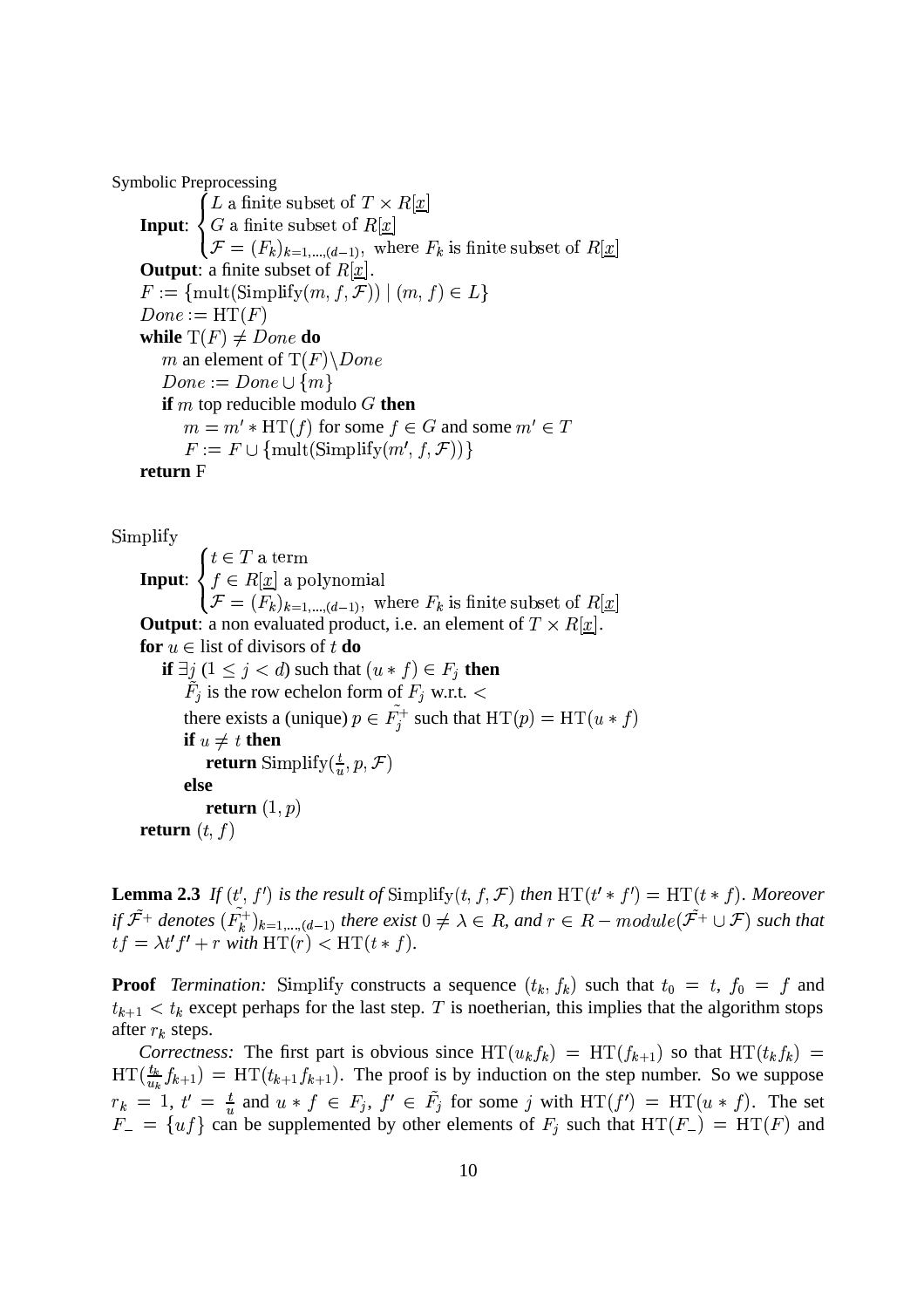$size(F_{-}) = size(\text{HT}(F))$ . We can apply Corollary 2.1 we find  $(\alpha_k) \in R$ ,  $g_k \in F_{-} \cup (F_j)_+$ , such that  $f' = \sum_k \alpha_k g_k$  and  $HT(g_1) = HT(f')$  and  $HT(f') > HT(g_k)$  for  $k > 2$ . By construction of  $F_-, g_1 = u * f$ . Hence  $f' = \alpha_1 u f + r$  with  $HT(r) < HT(f')$ , consequently  $\alpha_1 \neq 0$  and we have  $tf = \frac{1}{\alpha_1} t' f' - \frac{1}{\alpha_1} t' r$ .

**Remark 2.6** Experimental observation establishes that the effect of Simplify is to return, in 95% *of the cases, a product*  $(x_i, p)$  where  $x_i$  is a variable (and frequently the product  $(x_n, p)$ ). This *technique is very similar to the FGLM algoritm for computing normal forms by using matrix multiplications.*

For the verification of the improved version of the algorithm we recall the following definition and theorem([Bec93], p. 219):

**Definition 2.7** Let P be a finite subset of  $R[\underline{x}]$ ,  $0 \neq f \in R[\underline{x}]$ , and  $t \in T$ . Suppose  $f =$  $\sum_{i=1}^{\kappa} m_i p_i$  with monomials  $0 \neq m_i \in R[\underline{x}]$  and  $p_i \in P$  not necessarily pairwise different  $(1 \leq i \leq k)$ . Then we say that this is a t-representation of f w.r.t. P, if  $HT(m_i p_i) \leq t$  for all  $i = 1, 2, \ldots, k.$ 

**Theorem 2.3** Let G be a finite subset of  $R[\underline{x}]$  with  $0 \notin G$ . Assume that for all  $g_1, g_2 \in G$ ,  $spol(g_1, g_2)$  either equals zero or it has a *t*-representation w.r.t. G for some  $t < lcm(HT(g_1),$  $HT(g_2)$ ). Then G is a Gröbner basis.

**Theorem 2.4** Let F be a finite subset of  $R[\underline{x}]$ ,  $\mathcal{F} = (F_k)_{k=1,\dots,(d-1)}$ , where  $F_k$  is finite subset of  $R[\underline{x}]$ ,  $Pair(g_1, g_2) = (lcm_{1,2}, t_1, g_1, t_2, g_2)$  with  $lcm_{1,2}, t_1, t_2 \in T$  such that the following hold:

- *(i)*  $F_k$  is the image by mult of a finite subset of  $T \times F$
- (*ii*)  $(F_k)_+ \subset G$  for  $k = 1, \ldots, (d-1)$  ( $F_k$  being as usual the row echelon of  $F_k$ )
- (*iii*)  $f_i = \text{mult}(\text{Simplify}(t_i, g_i, \mathcal{F}))$  for  $i = 1, 2$ .
- *(iv)*  $spol(f_1, f_2)$  has a *t*-representation w.r.t. F with  $t < lcm(HT(f_1), HT(f_2))$ .

Then the S-polynomial spol $(g_1, g_2)$  has a t'-representation w.r.t. F with  $t' < lcm_{1,2}$ .

**Proof** Let  $(t'_i, g'_i)$  be  $Simplify(t_i, g_i, \mathcal{F})$ . By Lemma 2.3 we have  $HT(t'_1g'_1) = HT(t_1g_1)$  $lcm_{1,2} = HT(t_2g_2) = HT(t_2g_2')$  so that (we suppose that all the polynomial are monics):

$$
spol(g'_1, g'_2) = t'_1g'_1 - t'_2g'_2
$$
  
=  $(t'_1g'_1 - t_1g_1) + (t_1g_1 - t_2g_2) + (t_2g_2 - t'_2g'_2)$   
=  $r + spol(f_1, f_2) + r'$ 

with  $r, r' \in Id(\mathcal{F}^+ \cup \mathcal{F}) \subset Id(G)$  such that  $max(\text{HT}(r), \text{HT}(r')) < lcm_{1,2}$ . Hence  $spol(g_1, g_2)$  has a t'-representation for  $t' = max(\text{HT}(r), \text{HT}(r'), t) < lcm_{1,2} \square$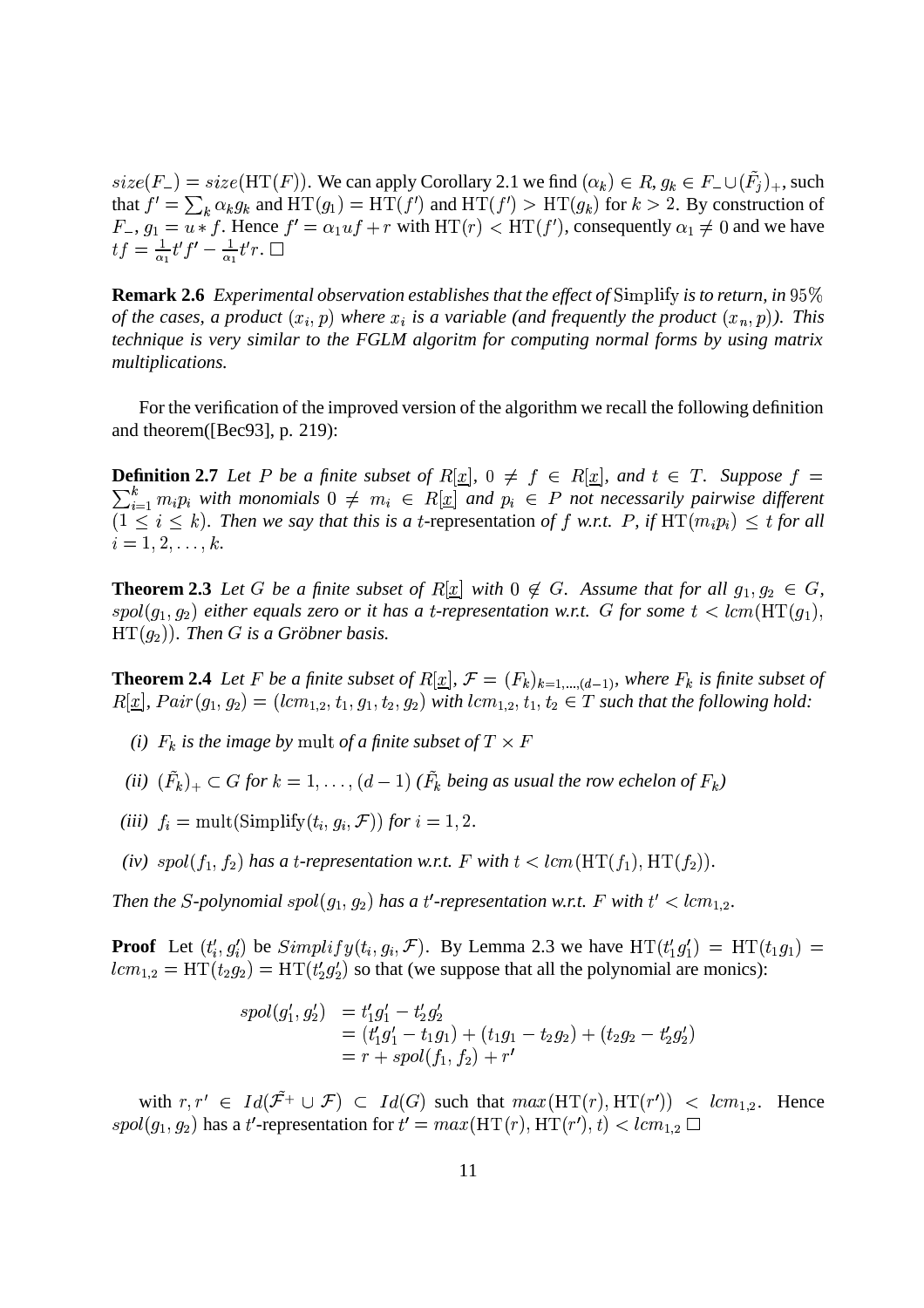### **2.5 Selection strategy**

The choice of a good selection strategy, that is to say the choice of the function  $\mathcal{S}el$ , is very important for the performance of the algorithm.

Computing Gröbner bases for a degree ordering is very frequently the most difficult step in the solving process (other steps are elimination or decomposition of the ideal). One reason for that is that the input of the algorithm is only a subset of  $R[\underline{x}]$  with no mathematical structure. We want to give some structure to these polynomials at the beginning of the computation: we use the concept of  $d$ -gröbner bases:

**Definition 2.8** If  $G_d$  is the result of the Buchberger algorithm truncated to the degree d (that is *to say we reject all critical pairs whose total degree (Definition 2.6) are*  $> d$ *), then we call*  $G_d$  *a*  $(truncated)$   $d$ -Gröbner basis of  $I$ . *.*

The following theorem give a structure to this list when the polynomials are homogenenous.

**Theorem 2.5** ([Laz83], [Bec93] p. 471) For homogeneous polynomials  $f_1, \ldots, f_l$ ,  $G_d$  is a *Gröbner basis "up to degree d" that is to say:* 

- $\rightarrow$  *is well defined for polynomials* f such that  $\deg(f) \leq d$ .
- $\bullet \ \ \forall p \in I \ s.t. \deg(p) \leq d \implies p \implies 0$
- $spol(f,g) \xrightarrow{\ast} 0$  for f, g in  $G_d$  such that  $\deg(lcm(HT(f), HT(g))) \leq d$

*Moreover, there exists a*  $D_0$  such that for all  $d \geq D_0$ ,  $G_d = G_{D_0}$  is the Gröbner basis of I *.* We note by  $\infty$  the number  $D_0$ .

An effective Nullstellensatz may give an estimate of  $D_0$ ; from a theoretical point of view such an explicit bound for the degrees reduces the problem of finding the polynomials  $G_{\infty}$  to the resolution of a system of linear equations. This reduction to linear algebra of the computation Gröbner bases has been used for a long time for analysing the complexity of Buchberger algorithm [Laz83].

For practical computation this does not work well since:

- $D_0$  is often over estimated.
- the linear system is huge: the matrix which is generated is frequently larger that really needed.
- the matrix of the linear system has a generalized sylvester structure and solving efficiently such a system is not a well known task.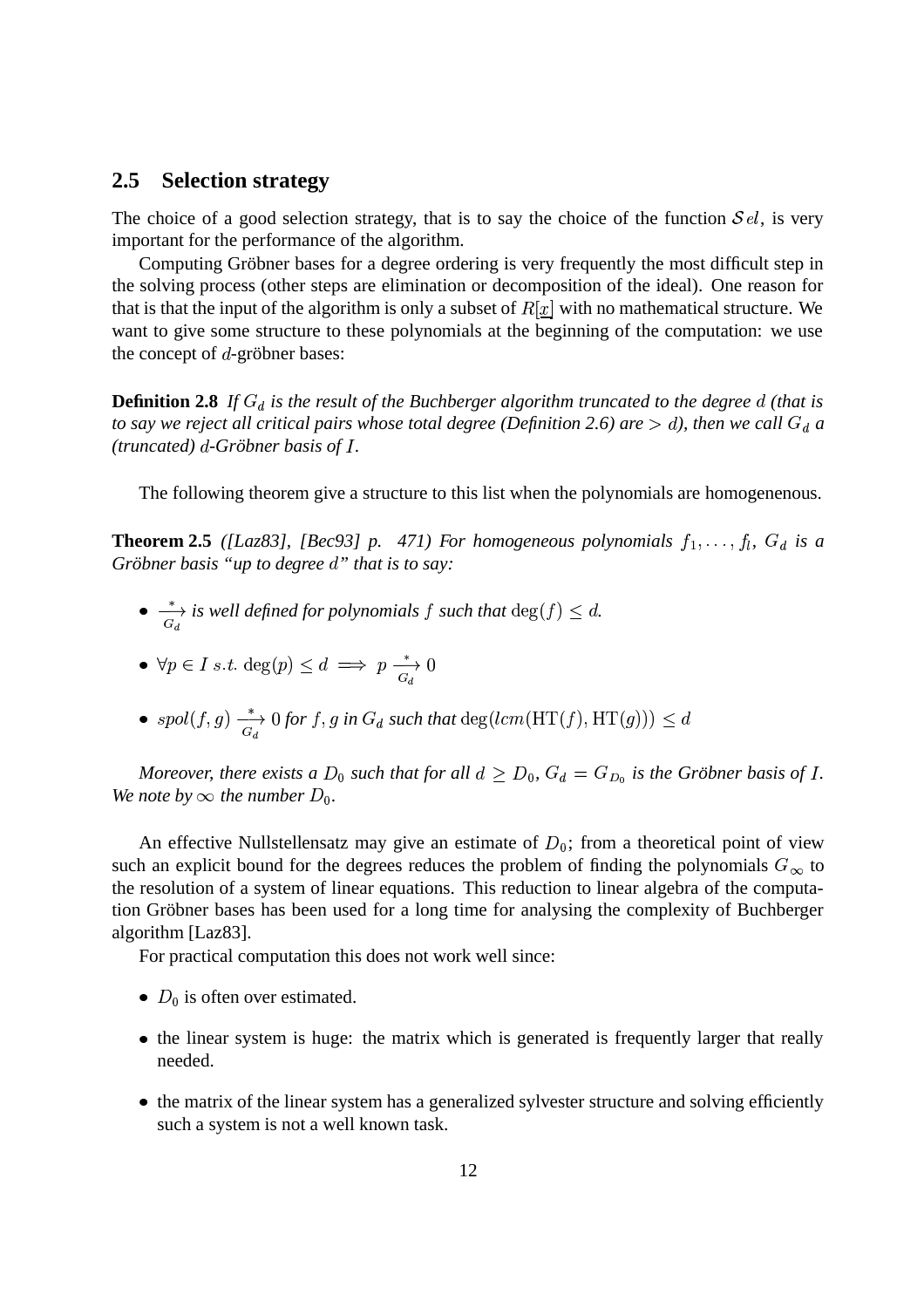Other algorithms are also closely related to linear algebra [Laz79, Laz81, Att96, Ger95, Lom98].

In fact the Buchberger algorithm and the  $F_4$  algorithm give *incremental* methods to solve this systems. The new algorithm will compute  $G_{d+1}$  from  $G_d$ .  $d_{d+1}$  from  $G_d$ . Thus the algorithm transforms a mathematical object ( $G_d$  is unique) into another object with a stronger structure. In fact the Buchberger algorithm is also incremental since it computes one polynomial after another but in our case we compute a whole new truncated basis.

$$
G_0 \longrightarrow G_1 \longrightarrow G_2 \longrightarrow \cdots \longrightarrow G_d \longrightarrow G_{d+1} \longrightarrow \cdots
$$

Unfortunately Theorem 2.5 is false for non homogeneous polynomials. One solution to overcome this difficulty is to homogenize the list of polynomials but it is not efficient for big systems since parasite solutions are also computed (solutions at infinity can be of greater dimension); a better method is to consider the sugar degree [Gio91] of each polynomial: we add a "phantom" homogenization variable and the sugar degree  $\deg_S$  of a polynomial is the degree of the polynomial if all the computations were performed with the additional variable:

**Definition 2.9** For the initial polynomials:  $deg_S(f_i) = deg(f_i)$ , for all  $i = 1, ..., m$ . The polynomials occurring in the computation have the following forms  $p + q$  or  $t * p$  where  $t \in T$  is *a term. We define*  $\deg_S(p+q) = max(\deg_S(p), \deg_S(q))$  and  $\deg_S(m*p) = \deg(m) + \deg_S(p)$ . We say that  $deg_S(q)$  is the "sugar" of q *.*

**Definition 2.10**  $G_d^{(S)}$  is the result of the Buchberger algorithm when we reject all critical pairs *whose*  $\deg_S$  *is*  $> d$ . (We replace  $\deg b$ y  $\deg_S$  *is the Definition* 2.8)

The weak point of this approach is that  $G_{d+1}^{(S)} \backslash G_d^{(S)}$  continuous  $\binom{S}{d+1}$   $G_d^{(S)}$  contains polynomials with various degrees and that near to the end of the computation  $\deg_S(p) \gg \deg(p)$ .

We give now some possible implementation of  $\mathcal{S}el$ . These results are not discussed in detail as they will been reported in a more technical paper.

- The easiest way to implement  $\mathcal{S}el$  is to take the identity ! In that case we really reduce all the critical pairs at the same time.
- The best function we have tested is to take all the critical pairs with a minimal total degree:

```
Sel(P)
  Input: P a list of critical pairs
  Output: a list of critical pairs
     a := mn_1 \deg(\ell cm(p)), \ p \in PP_d := \{ p \in P \mid \deg(lcm(p)) = d \}return P_d
```
We call this strategy the *normal strategy for*  $F_4$ . If the input polynomials are homogeneous, we already have a Gröbner basis up to degree  $d-1$  and  $\mathcal{S}el$  selects exactly all the critical which are needed for computing a Gröbner basis up to degree  $d$ .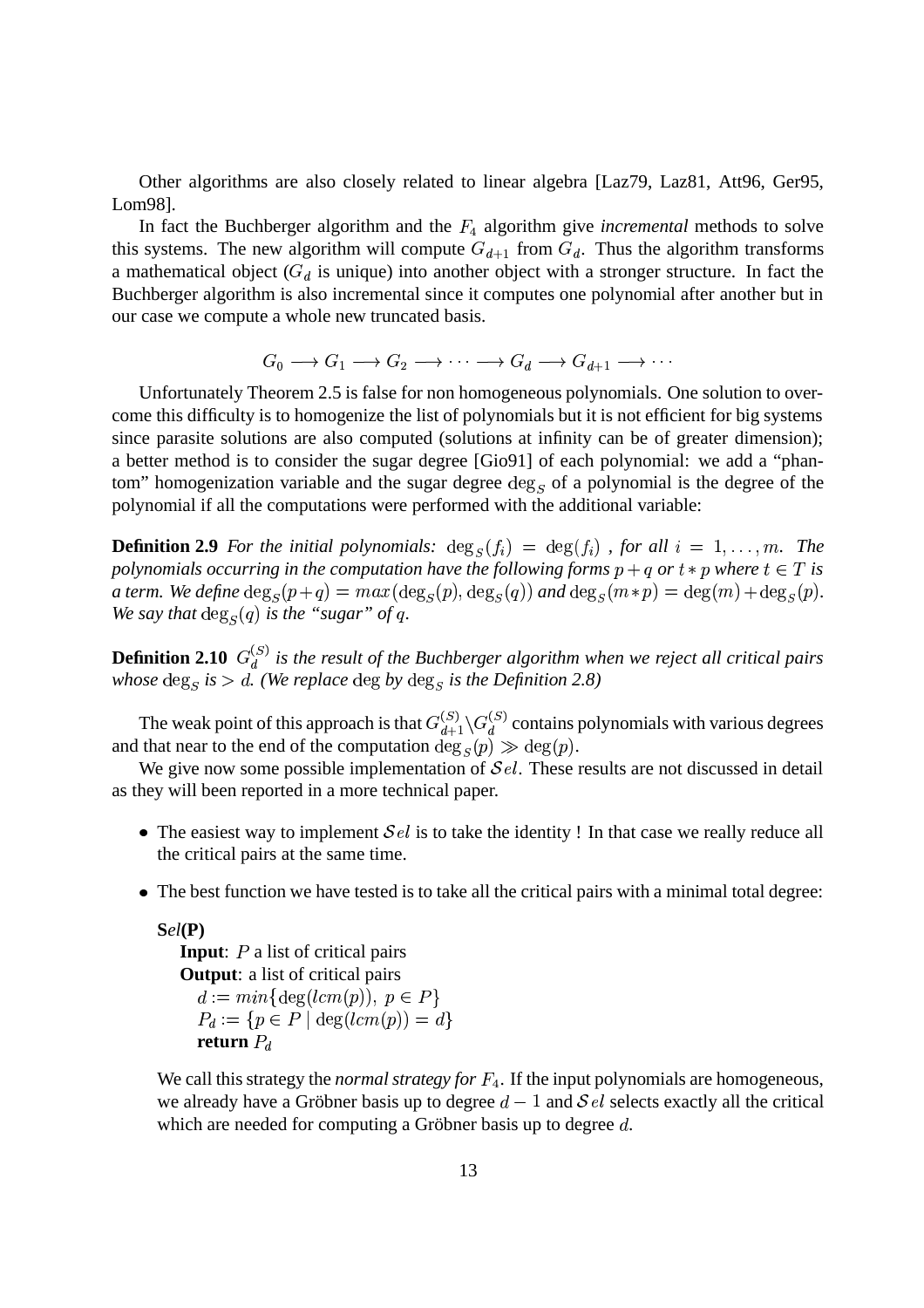• We can also change the  $\deg(Pair(f_i, f_j))$  to be the sugar degree,  $\deg_S(lcm_{ij})$  (see Definition 2.6). In our experiments, this variant of the algorithm was less efficient.

### **2.6 Example**

The reader should be aware that it is impossible to fully appreciate the efficiency of the algoexamples and the consider the cyclic 4 problem. We choose a total degree reverse lexicographical ordering and the normal strategy.

 $F = |f_4| = a b c d - 1, f_3 = a b c + a b d + a c d + b c d, f_2 = a b + b c + a d + c d, f_1 = a + b + c + d$ the contract of the contract of the contract of the contract of the contract of

At the beginning  $G = \{f_4\}$  and  $P_1 = \{Pair(f_3, f_4) \}$  so that  $L_1 = \{(1, f_3), (b, f_4) \}.$ We enter now in Symbolic Preprocessing  $(L_1, G, \emptyset)$ ;  $F_1 = L_1$ ,  $Done = HT(F_1) = \{ab\}$  and  $T(F_1) = \{ad, ab, b^2, bc, bd, cd\}$ , we pick an element in  $T(F_1) \setminus Done$ , for instance ad, but ad is top reducible by G; we have  $Done = \{ab, ad\}$ ,  $F_1 = F_1 \cup \{df_4\}$  and  $T(F_1) = T(F_1) \cup \{d^2\}$ . Since the other elements of  $T(F_1)$  are not top reducible by G, Symbolic Preprocessing returns  ${f_3, bf_4, df_4}$ . Or in matrix form:

$$
A_1=\left[\begin{array}{ccccccccc} 0 & 0 & 0 & 1 & 1 & 1 & 1 & 0 \\ 1 & 0 & 1 & 1 & 0 & 1 & 0 & 0 \\ 1 & 1 & 1 & 0 & 1 & 0 & 0 & 0 \end{array}\right]
$$

and the contract of the contract of the contract of the contract of the contract of the contract of the contract of the contract of the contract of the contract of the contract of the contract of the contract of the contra and the contract of the contract of the contract of the contract of the contract of the contract of the contract of the contract of the contract of the contract of the contract of the contract of the contract of the contra

the row echelon form of  $A_1$  is

$$
\tilde{A}_1=\left[\begin{array}{ccccccccc} 0 & 0 & 0 & 1 & 1 & 1 & 1 & 0 \\ 1 & 0 & 1 & 0 & -1 & 0 & -1 & 0 \\ 0 & 1 & 0 & 0 & 2 & 0 & 1 & 0 \end{array}\right]
$$

that is to say  $F_1 = \{f_5 = ad + bd + cd + d^2, f_6 = ab + bc - bd - d^2, f_7 = b^2 + 2 bd + d^2\}$ *Service Communication and Communication and Communication and Communication and Communication and Communication and Communication and Communication and Communication and Communication and Communication and Communication* and since  $ab$ ,  $ad \in HT(F_1)$  we have  $F_{1+} = \{f_7\}$  and now  $G = \{f_4, f_7\}$ .

In the next step we have to study  $P_2 = \{Pair(f_2, f_4)\},$  thus  $L_2 = \{(1, f_2), (bc, f_4)\}$  and  $\mathcal{F} =$  ${F_1}$ . In Symbolic Preprocessing we first try to simplify  $(1, f_2)$  and  $(bc, f_4)$  with F. We see that  $bf_4 \in F_1$  and that  $f_6$  is the unique polynomial in  $F_1$  such that  $HT(f_6) = HT(bf_4) = ab$ , hence Simplify  $(bc, f_4, \mathcal{F}) = (c, f_6)$ . Now  $F_2 = \{f_2, cf_6\}$  and  $T(F_2) = \{abc, bc^2, abd, acd, bcd, cd^2\}$ . We pick abd wich is reducible by  $bdf_4$  but again we can replace this product by  $bf_5$ . After several steps we find  $F_2 = \{cf_5, df_7, bf_5, f_2, cf_6\}$ 

$$
A_2 = \left[ \begin{array}{cccccccc} 0 & 0 & 0 & 0 & 1 & 1 & 1 & 0 & 1 & 0 & 0 \\ 0 & 0 & 0 & 1 & 0 & 0 & 0 & 2 & 0 & 1 & 0 \\ 0 & 0 & 1 & 1 & 0 & 1 & 0 & 1 & 0 & 0 & 0 \\ 1 & 0 & 1 & 0 & 1 & 1 & 0 & 0 & 0 & 0 & 0 \\ 1 & 1 & 0 & 0 & 0 & -1 & 0 & 0 & -1 & 0 & 0 \end{array} \right]
$$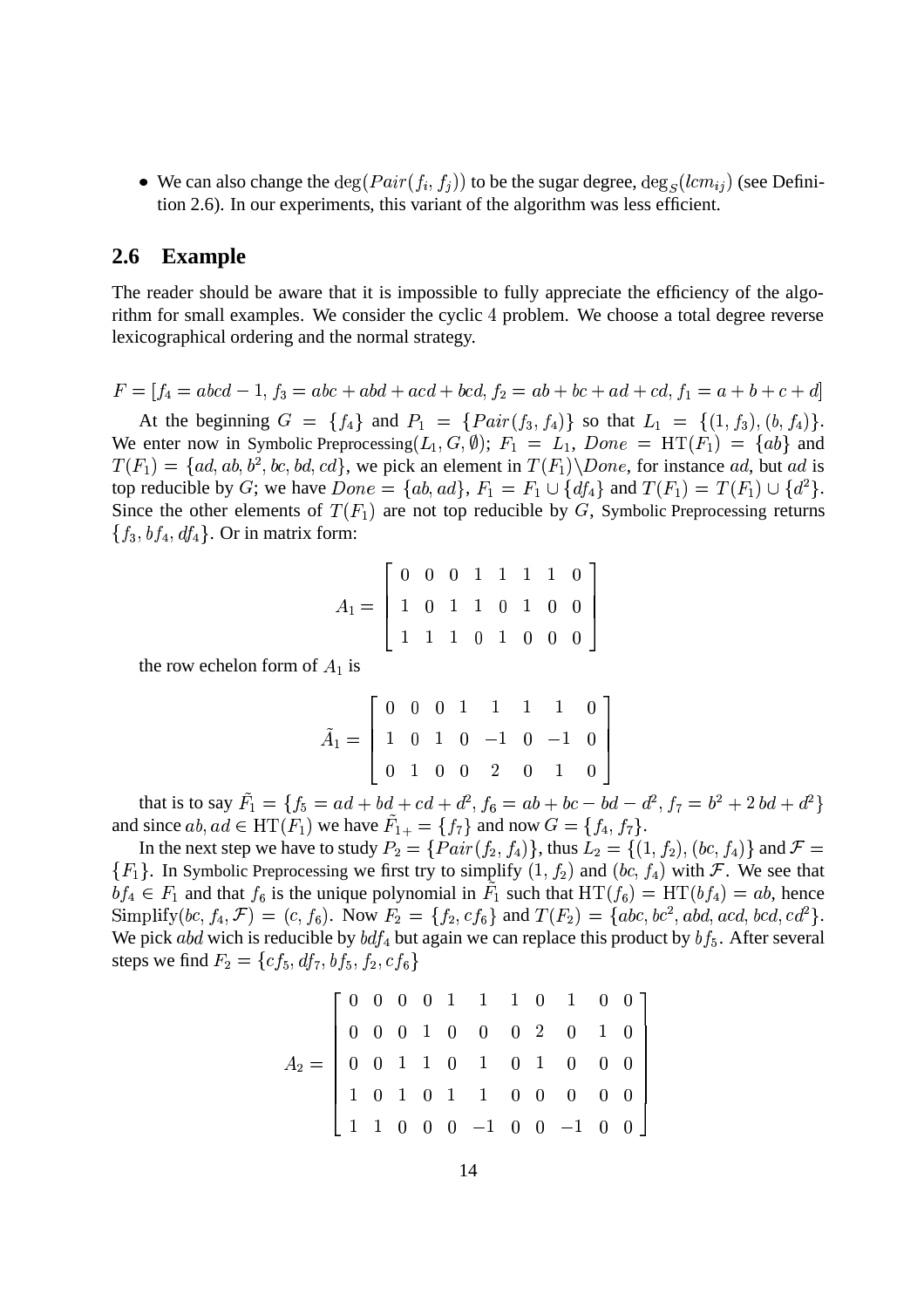| $\tilde{A}_2=\left[\begin{array}{cccccccc} 0&0&0&0&1&1&1&0&1&0&0\\ 0&0&0&1&0&0&0&2&0&1&0\\ 0&0&1&0&0&1&0&-1&0&-1&0\\ 1&0&0&0&0&-1&-1&1&-1&1&0 \end{array}\right]$ |          |  |  |  |                                       |  |  |
|-------------------------------------------------------------------------------------------------------------------------------------------------------------------|----------|--|--|--|---------------------------------------|--|--|
|                                                                                                                                                                   | $\theta$ |  |  |  | $0 \t0 \t0 \t0 \t1 \t-1 \t0 \t-1 \t0$ |  |  |

 $F_2 = \{f_9 = acd + bcd + c^2d + cd^2, f_{10} = b^2d + 2\,bd^2 + d^3, f_{11} = abd + bcd - bd^2 - d^3,$  $f_{12} = abc - bcd - c^2d + bd^2 - cd^2 + d^3$ ,  $f_{13} = bc^2 + c^2d - bd^2 - d^3$  and  $G = \{f_4, f_7, f_{13}\}$ .

In the next step we have  $L_3 = \{(1, f_1), (bcd, f_4), (c^2, f_7), (b, f_{13})\}$ , and we call recursively the function Simplify:  $Simplify(bcd, f_4) = Simplify(cd, f_6) = Simplify(d, f_{12}) = (d, f_{12}).$ We have  $F_3 = \{f_1, df_{12}, c^2f_7, bf_{13}\}\.$  Notice that  $c^2f_7$  cannot be simplified, but very often we have only a polynomial multiplied by a variable. After several steps in Symbolic Preprocessing we find  $F_3 = \{f_1, df_{12}, c^2 f_7, bf_{13}, df_{13}, df_{10}\}$  and  $F_3 = \{f_{15} = c^2 b^2 - c^2 d^2 + 2 bd^3 + 2 d^4, f_{16} = abcd - 1,$  $f_{17} = - bcd^2 - c^2d^2 + bd^3 - cd^3 + d^4 + 1, \, f_{18} = c^2bd + c^2d^2 - bd^3 - d^4, \, f_{19} = b^2d^2 + 2\,bd^3 + d^4\}.$ Note that the rank of  $F_3$  is only 5. This means that there is a reduction to zero.

### **2.7 Conclusion**

So we have transformed the degree of freedom in the Buchberger algorithm into strategies for efficiently solving linear algebra systems. This is easier because we have constructed a matrix  $A$ (the number of rows in  $\tilde{A}$  is a little overestimated by the symbolic prediction) and we can decide to begin the reduction of one row before another with a *"good reason"*. For integer coefficients it is a major advantage to be able to apply an iterative algorithm on the whole matrix  $(p\text{-adic})$ method). Some negative aspects are that the matrix  $A$  is singular and that  $A$  is often huge. A good compression algorithm for the matrix reduces the storage requirements by a factor greater than  $10$  (see Section 3.4).

# **3 Solving sparse linear systems**

Compared with naive linear algebra approach we have reduced dramatically the size of matrices which are involved. Despite this reduction, the matrices that we have to solve during the program execution are very big sparse matrices (see p. 22): say  $50000 \times 50000$  to give an idea (the record is  $750000 \times 750000$  for a very sparse matrix). To give a comprehensive review of all useful linear techniques is far beyond the scope of this paper and we give only some references to the original papers. It should be observed that we have to solve *sparse* matrices in a *computer algebra* system. It is therefore not surprising that we have to merge techniques coming from sparse linear algebra (possibly designed initially for floating point coefficients) and techniques coming from computer algebra (for big integer computations for instance). But first we establish the link with the main algorithm: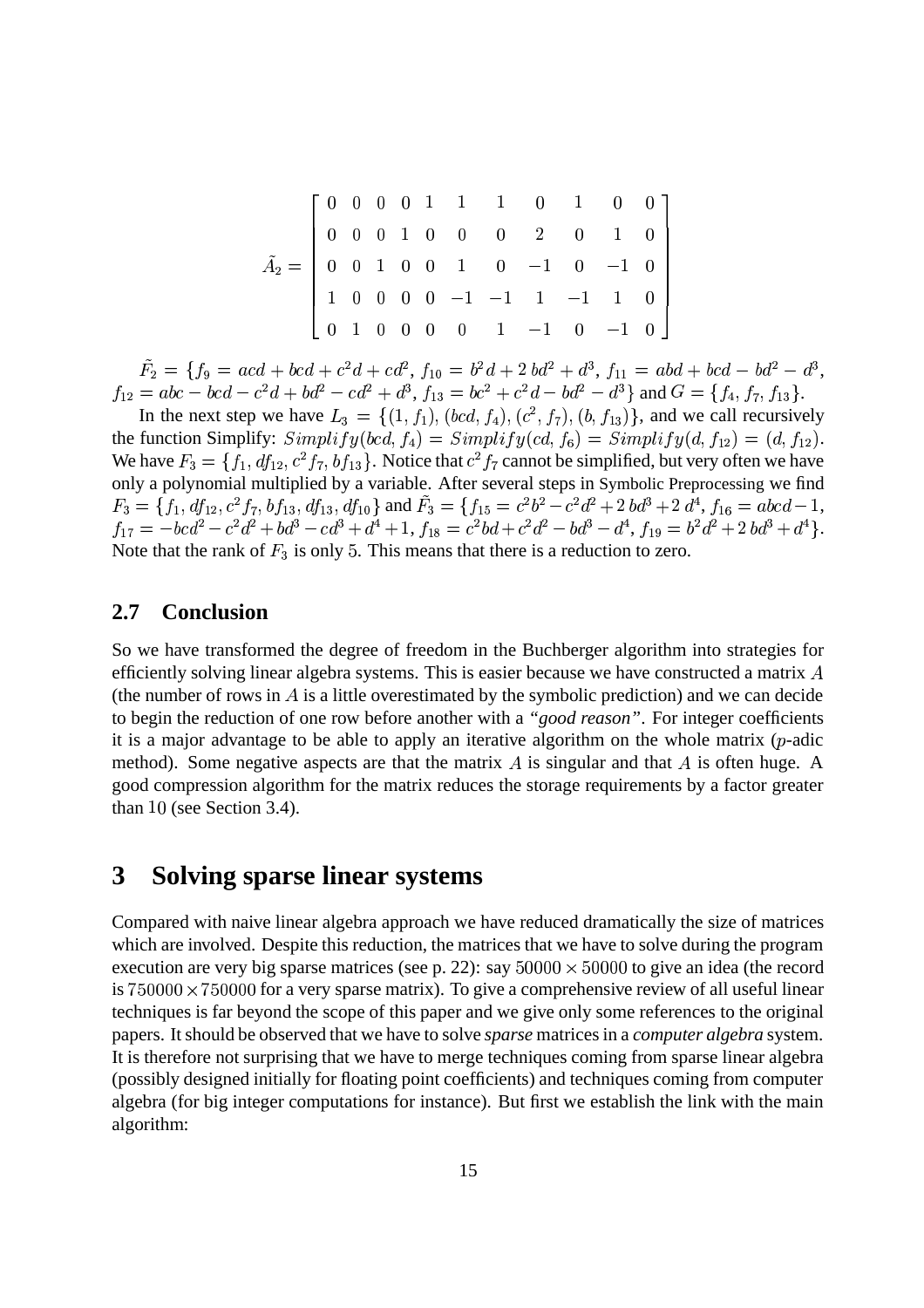### **3.1 Solving a matrix and reduction to row echelon**

In the main algorithm we have to *reduce* (find a basis of the image of the corresponfing linear map) sparse matrices which are singulars and not square. On the other hand, linear algebra techniques are often described for *solving* linear systems of equations  $Ax = b$ . One way to connect the two approaches is to first extract a square sub matrix and to put the remaining columns into the right hand side. For instance if we want to reduce:

$$
A = \begin{pmatrix} a^2 & ab & b^2 & bc \\ f_1 & 1 & 2 & 1 & 1 \\ f_2 & 1 & 2 & 1 & 2 \\ f_3 & 1 & 2 & 2 & 2 \end{pmatrix}
$$

We first try to find the rank of the matrix using a fast algorithm mod  $p$  and we find that the second column is deffective. So we extract a square matrix and a right hand side:

$$
\tilde{A} = \begin{bmatrix} 1 & 1 & 1 \\ 1 & 1 & 2 \\ 1 & 2 & 2 \end{bmatrix} \quad r = \begin{bmatrix} 2 \\ 2 \\ 2 \end{bmatrix}
$$

the contract of the contract of the contract of the contract of the contract of the contract of the contract of and the contract of the contract of the contract of the contract of the contract of the contract of the contract of the contract of the contract of the contract of the contract of the contract of the contract of the contra

Hence the system of equation can be rewritten:

$$
\tilde{A} \begin{bmatrix} a^2 \\ b^2 \\ bc \end{bmatrix} = -(ab)r \text{ or } \begin{bmatrix} a^2 \\ b^2 \\ bc \end{bmatrix} = -(ab)(\tilde{A}^{-1}r)
$$

so we have to *solve* the linear system

$$
\left[\begin{array}{c}x_0\\z_0\\t_0\end{array}\right]=\left[\begin{array}{c}2\\0\\0\end{array}\right]
$$

and the reduced form of the matrix

$$
\begin{array}{ccc}\n a^2 & ab & b^2 & bc \\
 f_1 \left( \begin{array}{cccc} 1 & x_0 & 0 & 0 \\
 1 & z_0 & 1 & 0 \\
 f_3 \left( \begin{array}{cccc} 1 & 0 & 0 \\
 1 & 0 & 0 \\
 1 & 0 & 0 \\
 1 & 0 & 0 \\
 \end{array} \right) = \begin{array}{c}\n f_1 \left( \begin{array}{cccc} 1 & 2 & 0 & 0 \\
 1 & 0 & 1 & 0 \\
 1 & 0 & 0 & 1 \\
 \end{array} \right)\n \end{array}
$$

## **3.2 Solving sparse linear systems**

Solving sparse linear systems has been studied for a very long time for numerical computations, there are mainly two types of methods: iterative methods (computing successively  $y_{i+1} = Ay_i$  if A is a  $n \times n$  matrix) and decomposition methods. The methods wich are useful in our context are the following: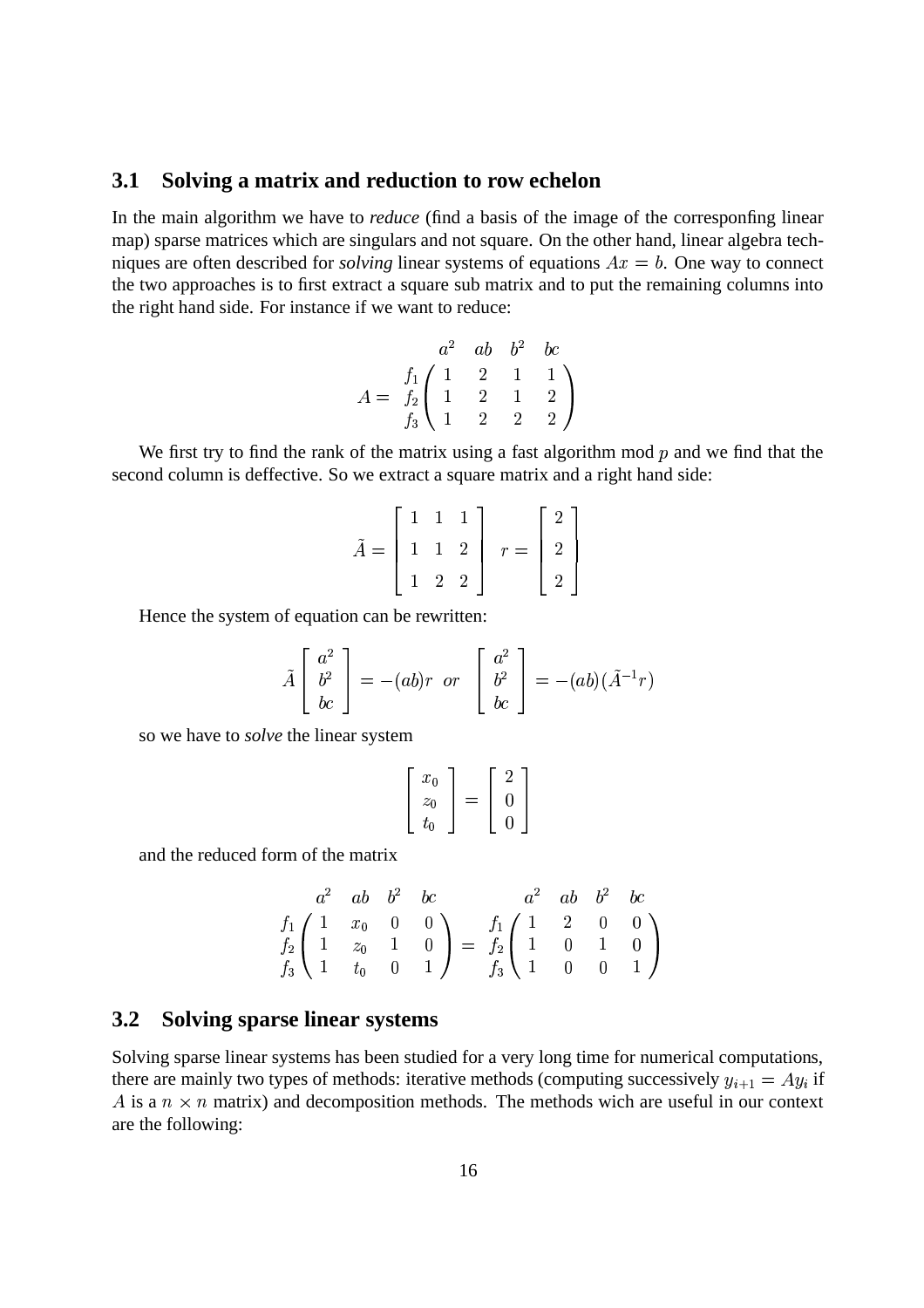#### **3.2.1 Iterative solvers**

After  $O(n)$  steps we obtain an exact solution (up to rounding errors). This is the case of conjugate gradient method or the Lanczos algorithm [Mon95] since after  $n$  steps the result is exact. Another well known iterative algorithm is the Wiedemann algorithm [Wie86, Kal91], which uses the efficient Berlekamp and Massey algorithm [L.69] to recover the solution. Note that there exists a more efficient version of the Wiedemann algorithm: the Wiedemann algorithm by blocks (but we have not implemented this version yet).

The key operation in these algorithms is the multiplication  $A * y$ . It is very easy to implement this operation efficiently to take advantage of the sparsity of  $A$  and to obtain a complexity of  $O(|A|)$  for computing  $A * y$  where |A| is the number of non zero elements in A; thus the global complexity for solving the system is  $O(n|A|)$  instead of  $O(n^3)$ .

When the matrix has a regular pattern it is possible to apply even more efficient techniques (for Toeplitz matrices for instance [Bin94]). These methods can not be applied in our case since the pattern of the generated matrices is not regular enough. A significant drawback of these methods is that there is no speedup if we try to solve simultaneously several linear systems with the same left hand side.

#### **3.2.2 Factorization methods**

The classical LU decomposition try to decompose the input matrix  $A$  into a product  $LU$  where  $L$ (resp. U) is a lower (resp. upper) triangular matrix. For *sparse* LU decomposition [Geo81, Rei71, Ros72, Duf84, Geo81, Geo93] there is an additional constraint: the number of non zero elements in  $L$  and  $U$  minus the number of non zero elements in  $A$  must be as smallest as possible (this number is called the number of "fill-ins"). The sparse LU decomposition starts with a symbolic preprocessing very similar to our. It aims is to avoid to spend time time for computing coefficients the vanishing of which is predictable. The interest of this method is that both preprocessing may be done simultaneously.

A large number of implementation for these methods are available (mainly in C/C++ or Fortran) [Dav95] or even in Matlab. Unfortunately these programs and some algorithms are not very robust: very often the input matrix  $A$  must be non singular or square or positive definite. On the other hand, parallel algorithms and parallel implementations exist [Van93, Hea, Don, Alv, Pey]. We have modified the smms [Alv93] program in order to work with modulo  $p$  coefficients in order to evaluate the costs of different algorithms.

Solving large linear equations modulo a small prime number has been studied in cryptology [LaM91, Mon95] for factoring integers or computing discrete logarithms (very often  $p = 2$ in that case). These authors use a combination of structured Gaussian elimination and other iterative algorithms. In the current implementation of the  $F_4$  algorithm we use by default the structured Gaussian elimination. Note that in an ideal implementation the program should first analysed the shape of the matrix and then decided which algorithm should be applied.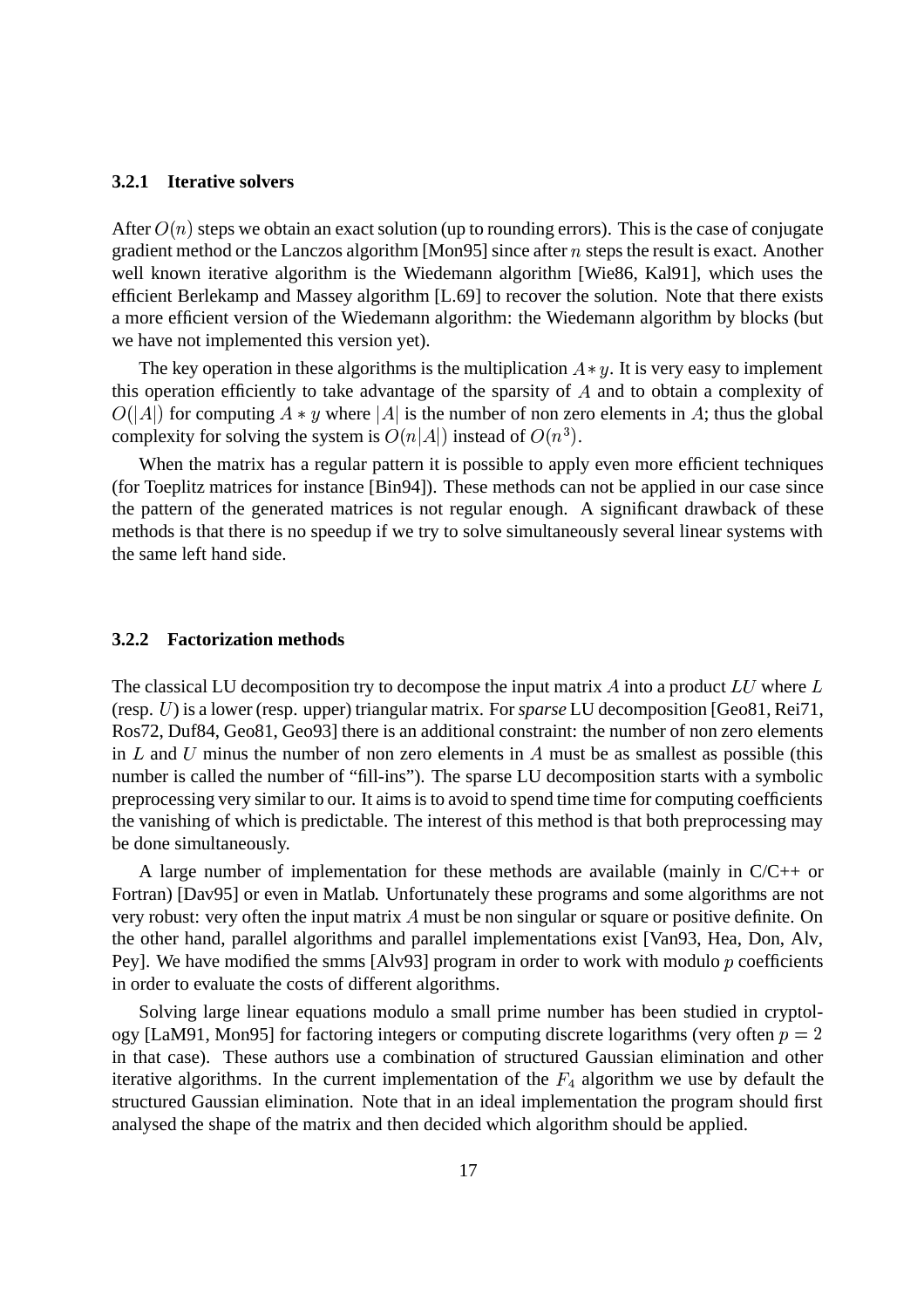## **3.3 Computer Algebra methods for solving linear systems with integer coefficients.**

Very specific methods have been developed in Computer Algebra for solving linear equations when the coefficients are integers. First we recall that the Bareiss algorithm is better than the classical Gauss algorithm but is very inefficient for big systems.

The best way of solving linear systems  $Ax = b$  with integer coefficients is to use p-adic computations: we choose a prime p, and we compute  $C = A^{-1} \mod p$  (ver  $\frac{1}{2}$  mod p (very often a sparse  $LU$ decomposition is more appropriate). Then we define

$$
\begin{cases}\nb^{(0)} = b \\
y^{(m)} = Cb^{(m)} \bmod p \\
b^{(m+1)} = \frac{b^{(m)} - Ay^{(m)}}{p} \\
x^{(m)} = \sum_{j=0}^{m-1} y^{(j)} p^j\n\end{cases}
$$

**Theorem 3.1** *(Dixon [Dix82])*

- $A x^{(m)} b = 0 \bmod p^m$
- If *B* is upper bound of the coefficients of *A* and *b* it is sufficient to compute  $x^{(m)}$  for  $m \geq 2n \log_p(nB)$  and then to apply the extended Euclidean algorithm to  $x^{(m)}$  and  $p^m$ *to recover the value in Q.*

In fact the iteration may be stopped when  $x^{(m)}$  becomes stable (see [S.R71] for multi modular methods which may be generalized to  $p$ -adic method).

The global complexity [Knu81] of this algorithms is

| $O(n^5log(nB)^2)$                                   | Bareiss method        |
|-----------------------------------------------------|-----------------------|
| $O(n^3(n + log(nB))log(nB))$   multi modular method |                       |
| $O(n^3log(nB)^2)$                                   | <i>p</i> -adic method |

Note that the  $p$ -adic method is also an iterative algorithm (in fact this is a Newton algorithm) and that we have previously noticed that this kind of algorithm is less efficient for solving simultaneous systems  $Ax = b_1, \dots, Ax_k = b_k$ . If  $k \geq n$  it is probably better to use a multi modular approach: we compute  $A^{-1}b$  mod  $p_i$  fo b mod  $p_i$  for different primes  $p_i$  and we apply the Chinese remainder theorem to find the solution modulo  $\Pi_i p_i$ .

#### **3.4 Matrix compression**

When the matrices are big it is necessary to adopt fairly complicated storage schemes to compress the matrix in memory: consider a  $5.10^4 \times 5.10^4$  matrix with 10% non zero elements (this is the case in Cyclic 9 for instance); even if only one byte is allocated for each coefficients (an optimistic assumption since some coefficients have hundred digits); the matrix requires  $250*10^6$ bytes to be stored ! In our implementations we do not duplicate coefficients (relying on the fact that some rows in the matrix are just term multiples of others); thus we have only to compress the position of the non zero elements; we have experimented the following techniques: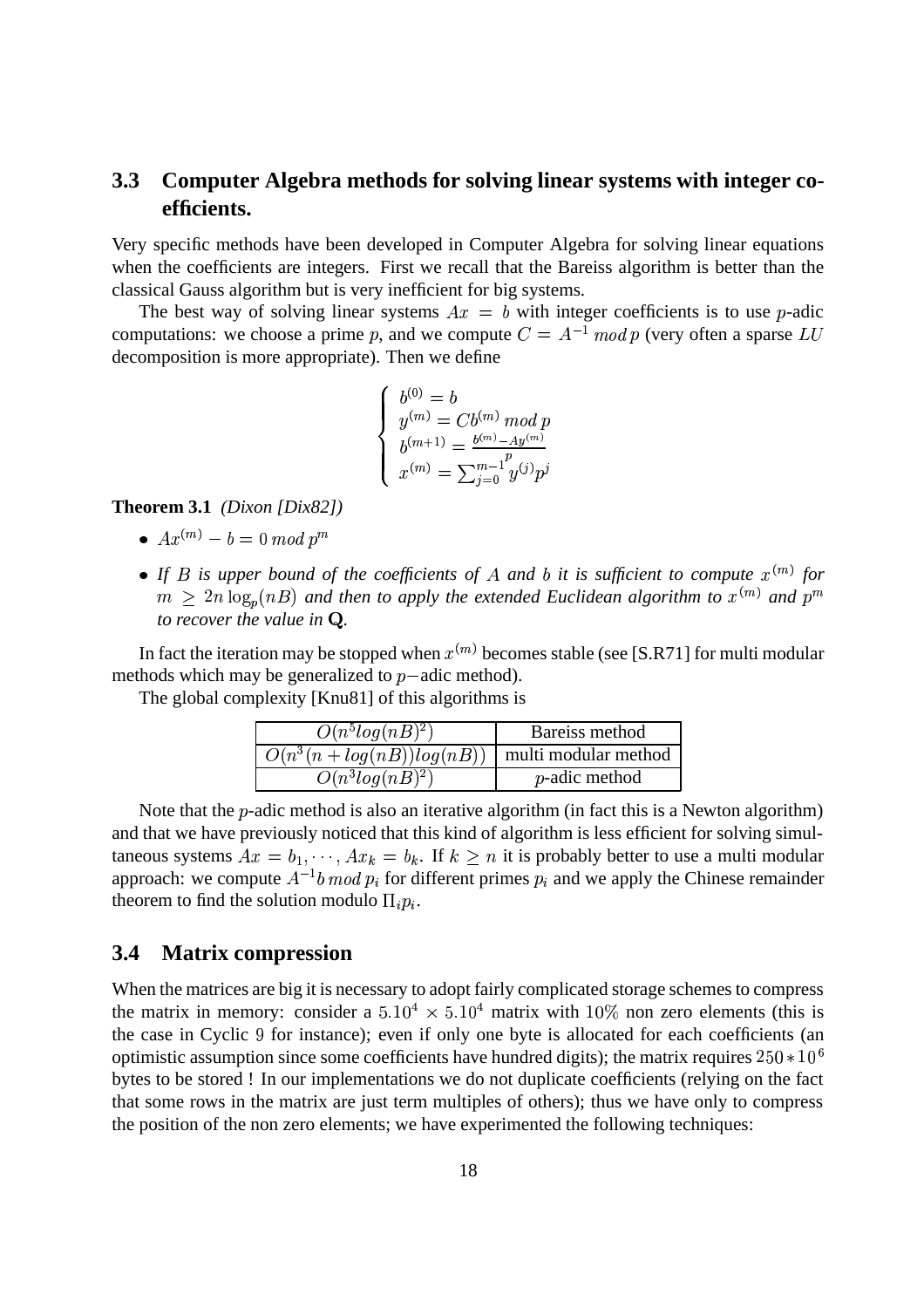- (i) No compression: inefficient both for CPU time and memory usage.
- (ii) Bitmap compression: each row of the matrix contains zero and non zero elements:
	- x 0 0 x x 0 0 0 x ...

 $j_1, j_2, \ldots$  denote the indexes of the non zero elements (here  $j_1 = 1, j_2 = 4, \ldots$ ), then  $\sum_k 2^{j_k-1}$  is the bitmap compression (for the example  $1 + 2^3 + 2^8 = 281$ ). This method  $\cdots$ <sup>1</sup> is the bitmap compression (for the example  $1 + 2^3 + 2^8 = 281$ ). This method is efficient but consumes a substantial amount of memory. This is the prefered way to implement the compression when the coefficients are in  $GF(2)$ 

(iii) Distributed representation: the row is represented by the array

$$
j_1|j_2-j_1|j_3-j_2|\cdots
$$

using bytes when  $j_k - j_{k-1} < 255$  (this occurs very frequently). This method is most efficient in memory than the previous one and a little slower  $(10\%)$ .

(iv) Apply a standard compression tool (gzip for instance) to one of the previous representation. Very efficient in memory but rather slow.

For the moment our prefered methods are (ii) and (iii) (depending on the ground field), but the compression algorithms should be seriously improved in future versions.

# **4 Experiments**

The quality of the computer implementation of Gröbner bases computations may have a dramatic effect on their performance. The theoretical results on complexity (even for homogeneous systems, the complexity is  $d^{3n}$  in most cases and  $2^{2^n}$  in some very pathological cases) cannot throw light on the practical behavior of effective implementation. Thus, while "paper and pencil" analysis of polynomial solving algorithms are important, they are not enough. Our view is that studying and using programs which implement these algorithms is an essential component in a good understanding of this area of Computer Algebra. To this end, we provide some experiments and comparison with similar programs. This section should be considered as the validation of our algorithm. Thus it plays the same role as its proof for theorems.

### **4.1 Methodology**

Empirical analysis means that we have to pay particular attention to the development of methodologies in the field of benchmark for linear system solving. We adopt the following points: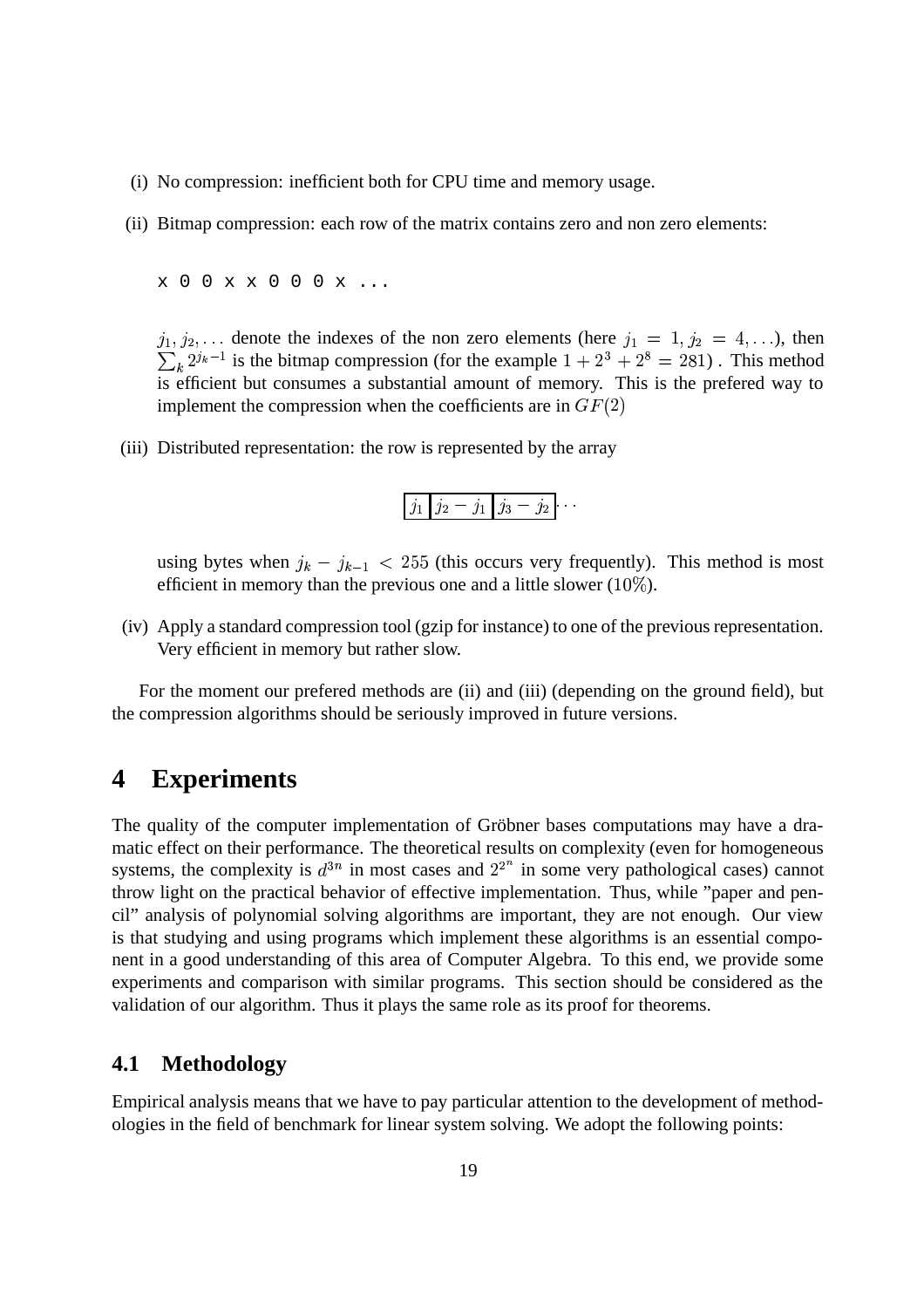- 1. We compare the new algorithm with *state of the art* Gröbner bases implementation (namely Magma [Can98], PoSSo/Frisco Gröbner engine [Tra97], Macaulay 2 [Sti89, Gra97], Singular [Gre97], Asir [Tak96], Cocoa, Axiom, Maple [Cha91] and Gb [Faub]). It is also crucial to compare the implementation of the new algorithm with the Buchberger algorithm implemented by *the same person* (in this case the author). In our opinion it is also important to compare low-level implementation of the algorithms to avoid parasite interactions with a high level language/compiler.  $F_4$  has been implemented in  $C$  and most of the competitors are implemented in C/C++.
- 2. The list of examples is also a crucial issue: the examples can be *easily accessed* [Faua] (the web site contains pointers to the Frisco test suite). The list is composed of classical benchmarks (Cyclic  $n$ , Katsura  $n$ ) but also of industrial examples (coming from signal theory, robotics). We have removed from the list all the *toy examples* since nothing can be concluded with them. Of course the toy concept is relative to current computers. For us, an example is toy if it takes less than 1 sec on a PC.
- 3. This section contains two timing tables: the first one corresponds to modular computations, the second one corresponds to big integers computations. All the computations are done several times on equivalent computers to prevent as much as possible interactions with other programs. For each timing the program was run several times. This was necessary to eliminate fluctuations in the measurements stemming from some other programs running on the same computer. Of course the timings are rounded.
- 4. We rigorously use the last version of all the programs and use an appropriate computer to execute them.
- 5. An even more convincing proof of the efficiency of a new algorithm is to solve previously untractable problems. So we should test the algorithm on very difficult problems. In our case,  $F_4$  solves Cyclic8 and Cyclic9.
- 6. The same strategy is used for all the programs. For instance if we homogenize the input polynomials for one program we try the same strategy with all other programs. This is the reason why we give the timing for cyclic  $n$  and homogeneous cyclic  $n$ . Some systems (Singular for instance) allow the user to customize the internal strategy; we try several parameters and we retain the best method.
- 7. The outputs of the different programs are checked to be equal.
- 8. Last, and it is the more difficult, we compare the algorithm with other methods: triangular sets (Moreno/Aubry), homotopies (J. Verschelde), Bezoutian (Mourrain) and sparse resultant (Emiris). The task is more difficult since the outputs are very different (quasi component, floating point approximations).
	- Triangular methods (Wu, Wang, Lazard, Kalkebrenner). On one hand triangular methods seem to be less efficient than lexico Gröbner bases computation (the current limit is Cyclic 6 and Katsura 5) but on the other hand the quality of the output is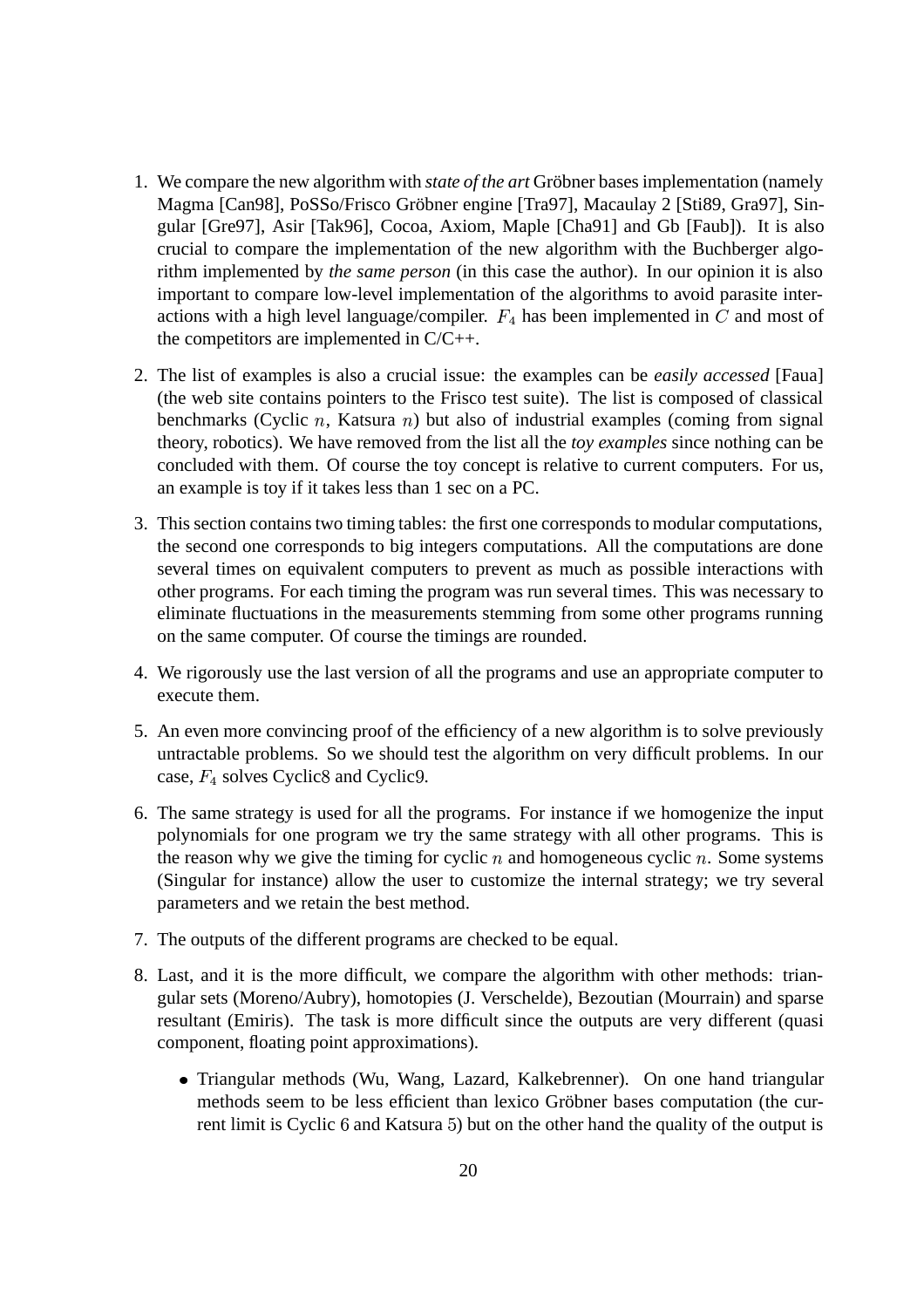better. So we think that these methods are useful to simplify lexicographical Gröbner bases.

- Homotopy methods. J. Vershelde reports timings (Cyclic 8 on a Sparc-Server 1000  $\lim_{n \to \infty}$  which are less efficient than Gröbner bases techniques. It is difficult to handle over constrained systems.
- Mixed volume is extremely fast to estimate the number of isolated roots (up to Cyclic' 12) but with our experience it is not so efficient for other systems (and the number of solution is often over estimated).

### **4.2 Modular Computations**

Modular computations are very useful in Computer Algebra because they give a fast result (with a very high probability) and information on the number of solutions (Hilbert function).

Moreover, since big integer computations could be done by means of  $p$ -adic or multi modular arithmetics it means that the cost of an integer computation is roughly

 $\mu$  time of modular computation  $*$  size of the output coeffs

So it is also very important to have an efficient solver modulo a prime p.

The computer is a *PC Pentium Pro 200 Mhz with 128 Meg of Ram*.

We consider only non homogeneous systems, but in the following we give  $\tau = \min(\tau_{\text{homog}})$  $\tau_{\text{non homog}}$ ) because Singular and Macaulay are often very slow for non homogeneous system.

Note that the PoSSo library uses generic coefficient to implement  $Z/pZ$  but the other softwares implement inlined modular arithmetic. In other words the overhead of function calls is heavier in the PoSSo library. With a better implementation one can probably divide timings by a factor between  $2$  and  $4$ .

|           | FGb                   | Gb                             | PoSSo            | Singular        | Mac 2    | Asir     |
|-----------|-----------------------|--------------------------------|------------------|-----------------|----------|----------|
| $K_7$     | 0.8 s                 | 3.2 s                          | 46s              | 10 <sub>s</sub> | 12 s     | 56s      |
| $K_8$     | 4.1 s                 | 29 <sub>s</sub>                | 9m58s            | 1m47s           | 1m55s    |          |
| $K_9$     | 30 s                  | 3m48s                          | 1h25m            | 17m41s          | 17m11s   |          |
| $K_{10}$  | 4m13s                 | 36m23s                         |                  | 3h6m            |          | $\infty$ |
| $K_{11}$  | 30m29s                |                                | $\infty$         | $\infty$        | $\infty$ | $\infty$ |
| Cyclic 7  | 4.6 s                 | 1m15s                          | 9 <sub>m3s</sub> | 2m34s           | 2m0s     | 6m51s    |
| Hom $C_7$ | 5.2 s                 | 1 <sub>m</sub> 02 <sub>s</sub> |                  |                 |          |          |
| Cyclic 8  | 1m55s                 | 26m17s                         | 4h38m            | 1h56m           | 1 h 33m  | 3h54m    |
| Hom $C_8$ | 184.4s                | 39m17s                         |                  |                 |          |          |
| Cyclic 9  | 4 h 32 m              | $\infty$                       | $\infty$         | $\infty$        | $\infty$ | $\infty$ |
| Hom $C_9$ | 11 h $10 \text{ m}^2$ | $\infty$                       | $\infty$         | $\infty$        | $\infty$ | $\infty$ |

The conclusion of Table 4.2 is that *the old Gb is still faster than other systems, and that FGb*  $\gg$  *Gb*.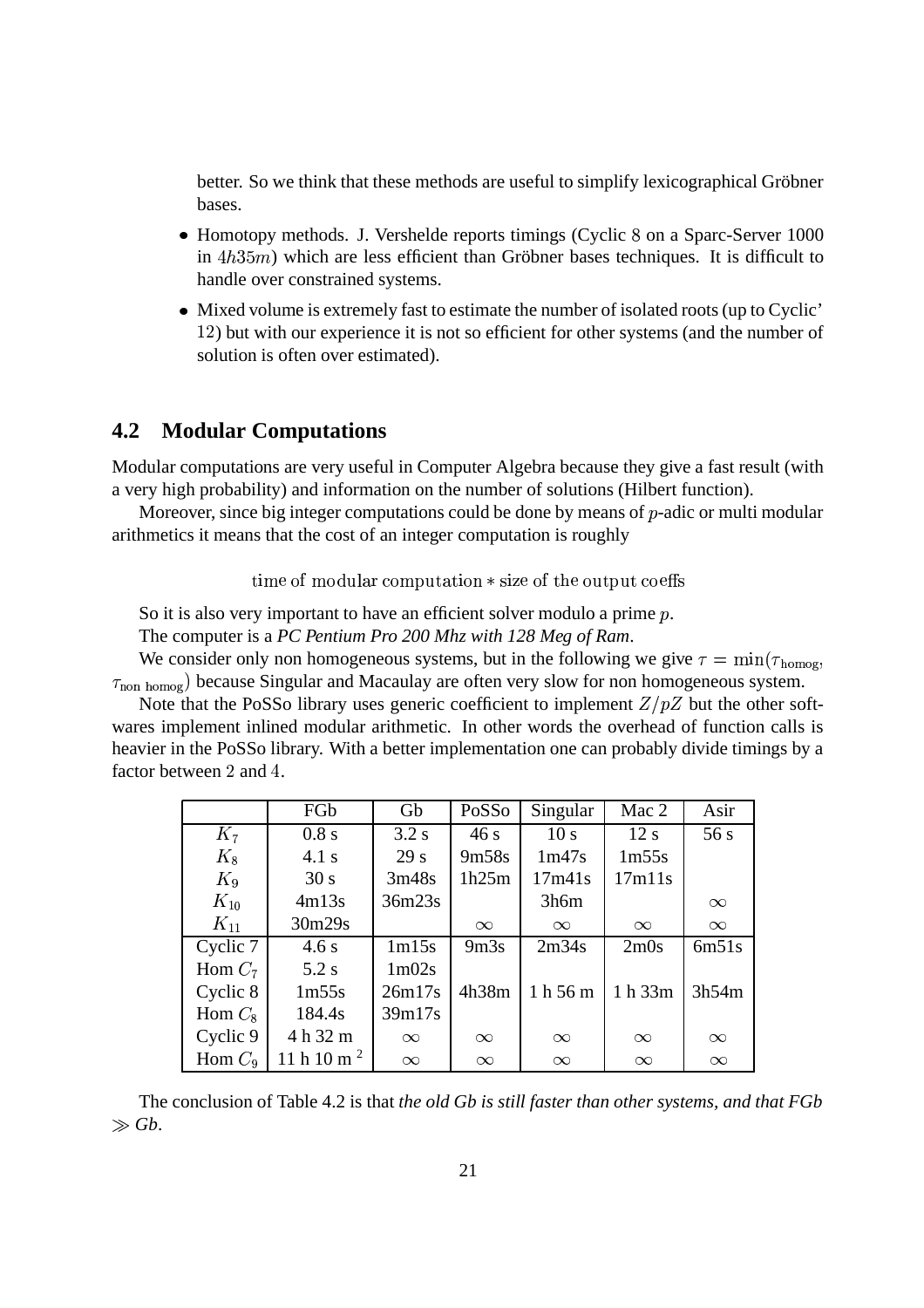



We give the shape of some generated matrices. The matrices can have a very different structure and the number of non zero elements varies greatly.

## **Upper left figure:**

From  $Cyclic_7$ Matrix  $A_9$  475 × 786 (13.8% non zero) **Upper right figure:** 

application example: from  $f_{8,5,5}$  [Fau98b] matrix  $A_5$  1425 × 2561 (0.47% non zero) Lower left figure:

Example: engineering problem (Nuclear) matrix  $A_7 1557 \times 3838 (0.2\% \text{ non zero})$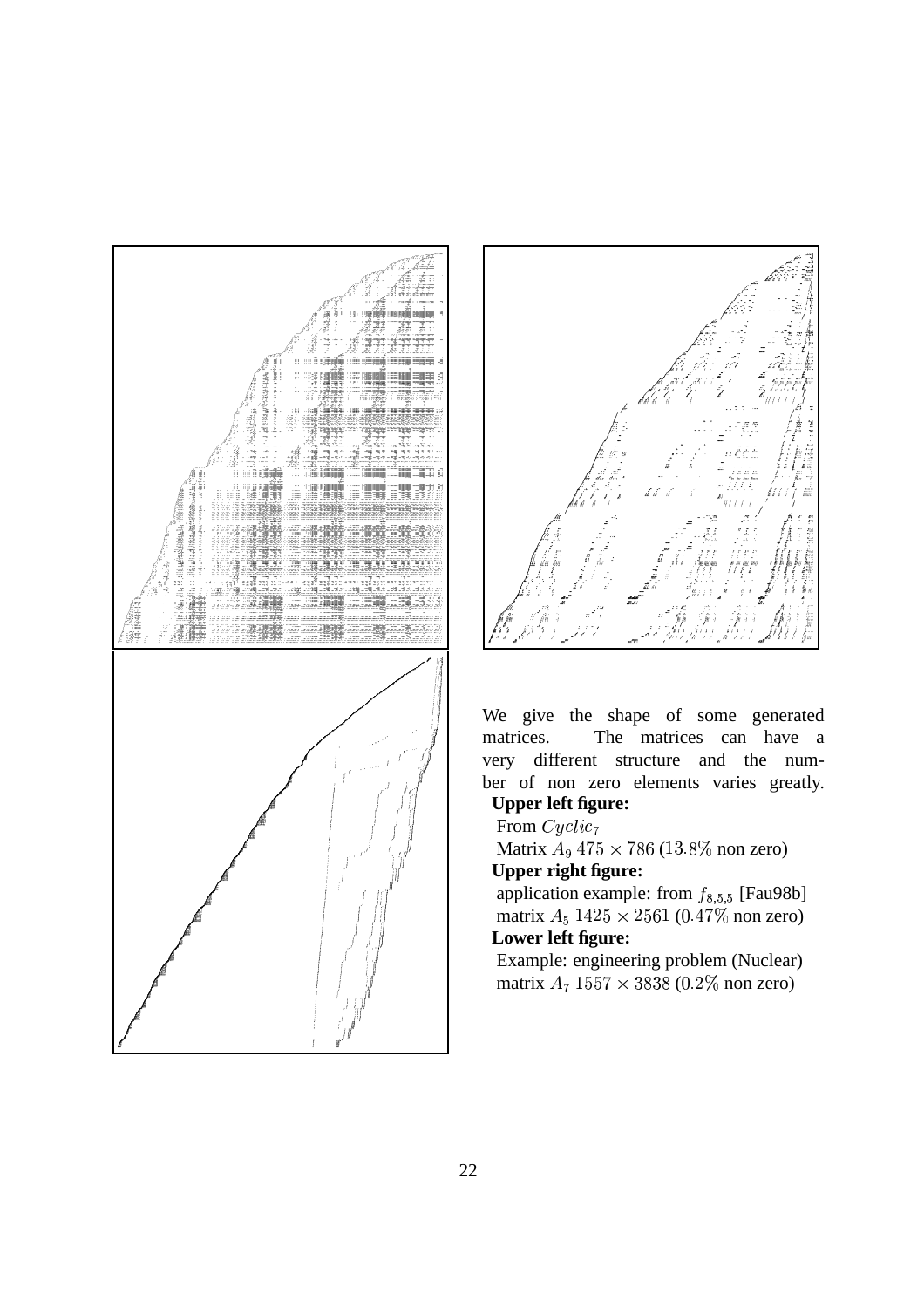The following figure shows the performance results for the homogenization strategy and the affine strategy (the quotient "time to solve homog Cyclic  $n$ " divided "time to solve non homog Cyclic  $n$ " is plotted).



We conclude that for small systems the difference is small but for big systems like Cyclic 9 there is a huge difference (you add several components of dimension  $3$  and  $4$ ). For Cyclic  $9$  the algorithm generates a  $292051 \times 317850$  matrix and it is 3.2 times slower!



**Cyclic n - Modulo p - DRL Groebner basis**

o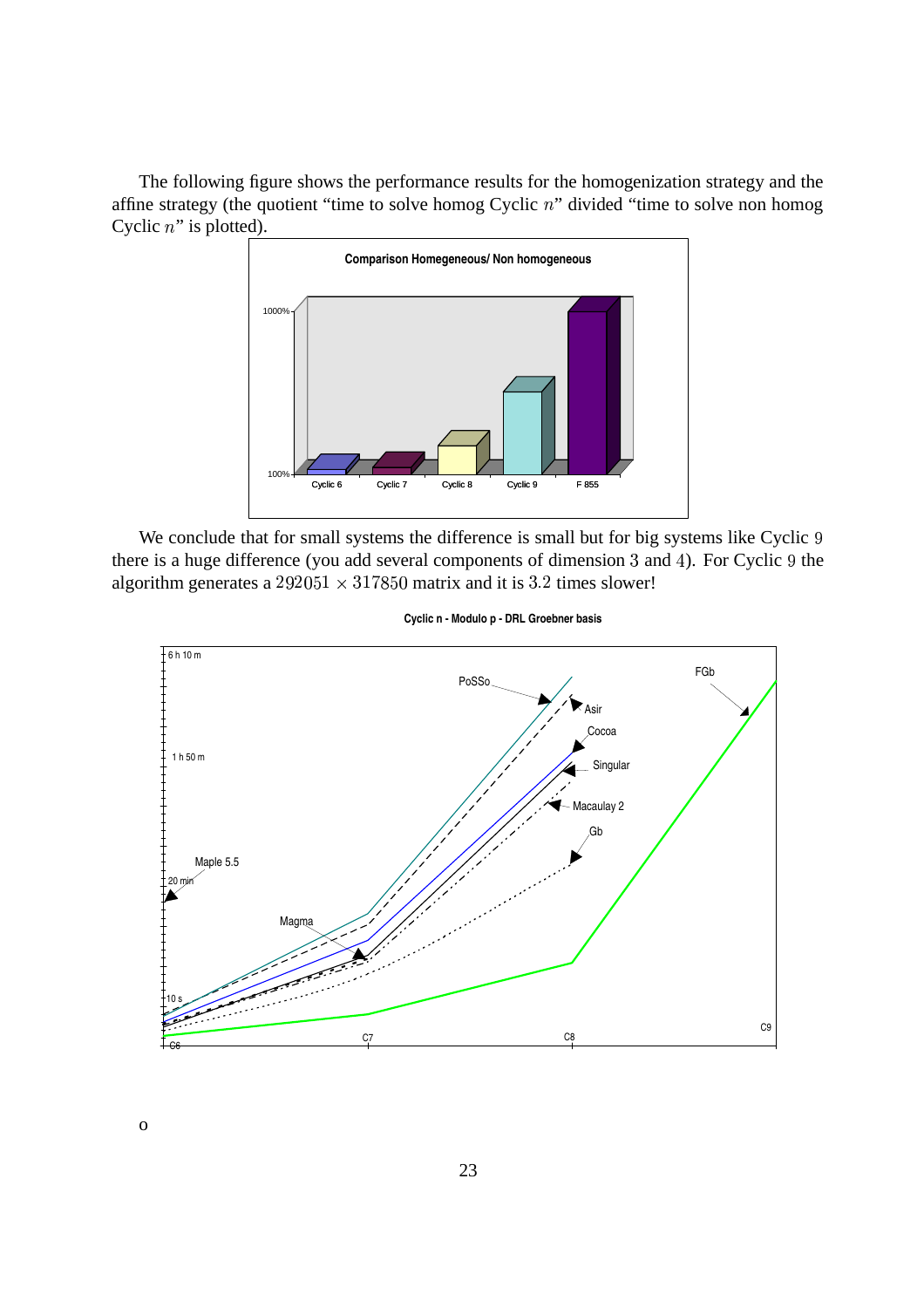### **4.3 Integers**

In the following table, we have included a special version of the the classical PoSSo Gröbner engine called "Rouil", this version has been optimized by Fabrice Rouillier<sup>3</sup>.

In the table we remove the Singular entry because Singular and Macaulay2 seem very close and very slow for big integers.

|           | FGb                 | Gb        | Singular | Rouil             | Asir     | Mac 2    | Magma    | <b>Size</b> |
|-----------|---------------------|-----------|----------|-------------------|----------|----------|----------|-------------|
| $K_7$     | 2.9 s               | 42 s      |          | 50 s              | 3m28s    | 10m56s   |          | 53          |
| $K_8$     | 23 s                | 10m21s    |          | 8m23s             | 8m37s    | 2h17m    |          | 102         |
| $K_9$     | 3 <sub>m3s</sub>    | 5h35m     |          | 1h31m             |          | $\infty$ |          | 133         |
| $K_{10}$  | 31m24s              | $\infty$  |          | $\infty$          | $\infty$ | $\infty$ |          | 192         |
| Cyclic 6  | 0.3 s               | 3.2 s     | 5.3 s    | 5.4 s             | 8 s      | 19.5 s   | 2.6s     | 96          |
| Hom $C_7$ | 54.2s               | 1h32m     | 10h35m   | >25m <sup>4</sup> | 2h50m    |          | 2202s    | 96          |
| Cyclic 7  | 39.7s               | $5h17m^5$ | $\infty$ | $\infty$          | $>2h^6$  | $\infty$ | $=$      | 96          |
| Cyclic 8  | 24m4s               | $\infty$  | $\infty$ | $\infty$          | $\infty$ | $\infty$ | $\infty$ | 202         |
| Cyclic 9  | $18 \text{ days}^7$ | $\infty$  | $\infty$ | $\infty$          | $\infty$ | $\infty$ | $\infty$ | 800         |

Size is the size in digits of the biggest coefficient in the output.



**6 7 8 9** Posso (Rouillier) We observe that Magma is very efficient for big integers (in fact the Magma version for alpha workstations is even 7 times faster).

**Cyclic-**9 for big integers is an example of *huge* computation; we use:

3 Processors PPro 200 Mhz 512 Meg RAM + 1 Alpha 400 Mhz 570 Meg

 $3$ The algorithm uses a prime  $p$  to avoid syzygies. Then the algorithm checks that the result was correct. At the present state the implementation sometimes does not detect bad primes.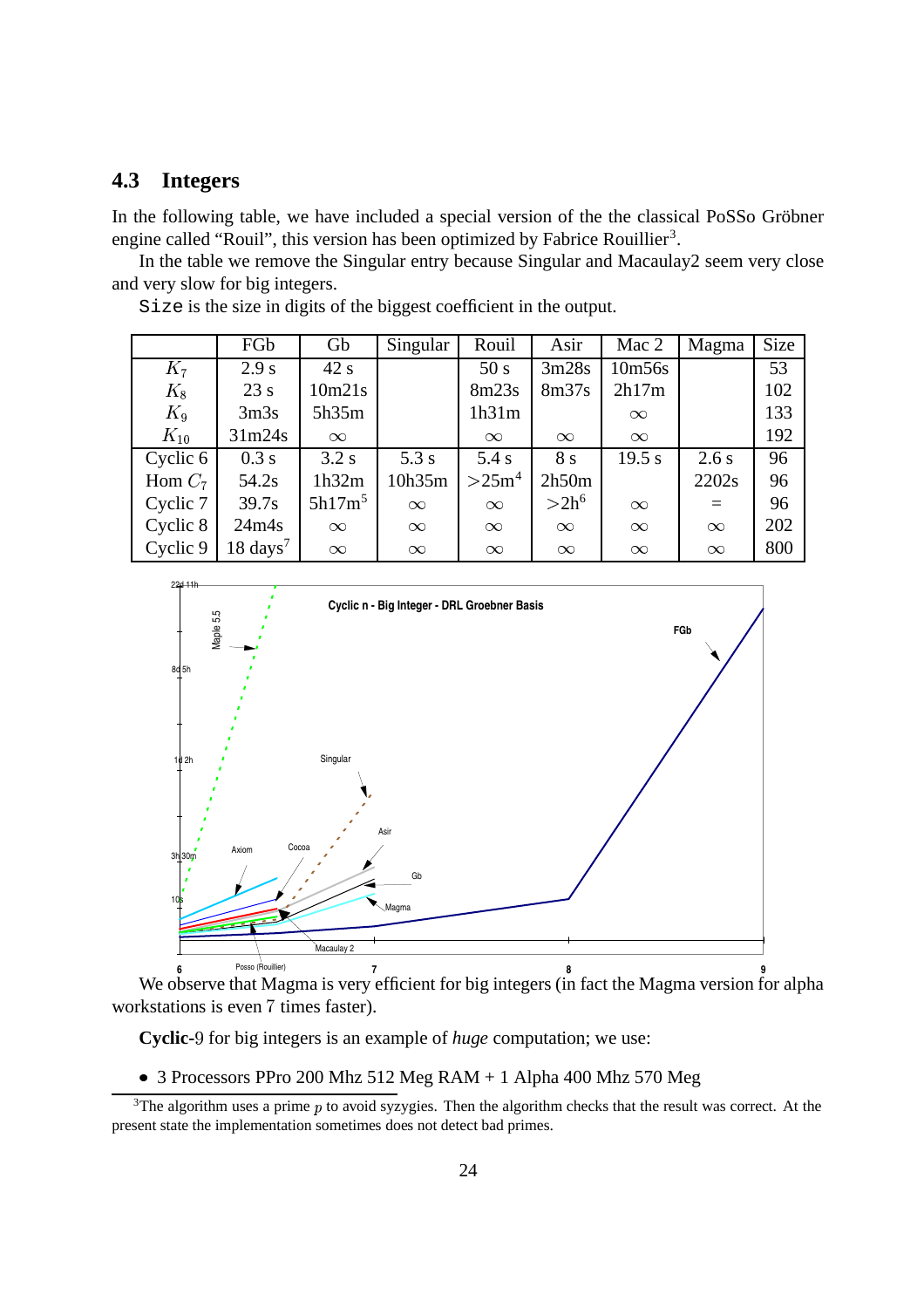- Total sequential CPU time: *18 days*
- Size of the file of coefficients in the output (binary): *1660 Meg*
- The result contains: 1344 polynomials with 1000 monomials and 800 digits numbers !

This success is also a failure in some sense: the size of the output is so big that we cannot do anything with this result. That is to say we are now near to the intrinsic complexity of Gröbner bases. On the other side, the output is very big because the coefficients are big and floating point computation would not suffer from this exponential growth.

We conclude that for all these examples  $FGb \gg Gb$  and that it faster than other systems.

# **5 Final remarks**

The conclusion is that  $F_4$  is at least one order of magnitude faster than all previously implemented algorithms.

We recall the main features of this algorithm are:

- Replace all the previous strategies (sugar([Gio91]), ...) by algorithms for (sparse) linear algebra. It explains why the usual strategies in Buchberger algorithm could not be optimal.
- Faster for all kind of arithmetic (modular computation, integers, "generic" computation)
- In some sense it is as fast as possible for big integers coefficients or coefficients with parameters  $(k(y_1, \ldots, y_r))$  because the practical complexity is almost linear in the size of the output coefficients: in the case of homogeneous polynomials the complexity of  $F_4$ is  $s^{1+o(1)}$  + M where s is the size of othe result and M is the time needed for modular computation which is generally much smaller.
- For homogeneous systems the algorithm generate reduction to zero or non zero polynomials (completely reduced) which are all in the final Gröbner basis. So the algorithm does not generate "parasite" intermediate data.
- Very good experimental behavior for non homogeneous systems (several times faster than the corresponding homogeneous system).
- Parallel versions of the algorithm can be implemented (we have done a first implementation).
- The algorithm is easier to implement (no polynomial arithmetic is required, do not need an efficient power product (exponents) implementation).
- It can solve previously intractable problems: we are now able to compute easily three new records: Cyclic-9 for modular coefficients (4h30), Cyclic-8 for big integers coefficients  $(25 \text{ mins})$  and the very challenging Cyclic -9 for bignum coefficients (18 days of CPU) time).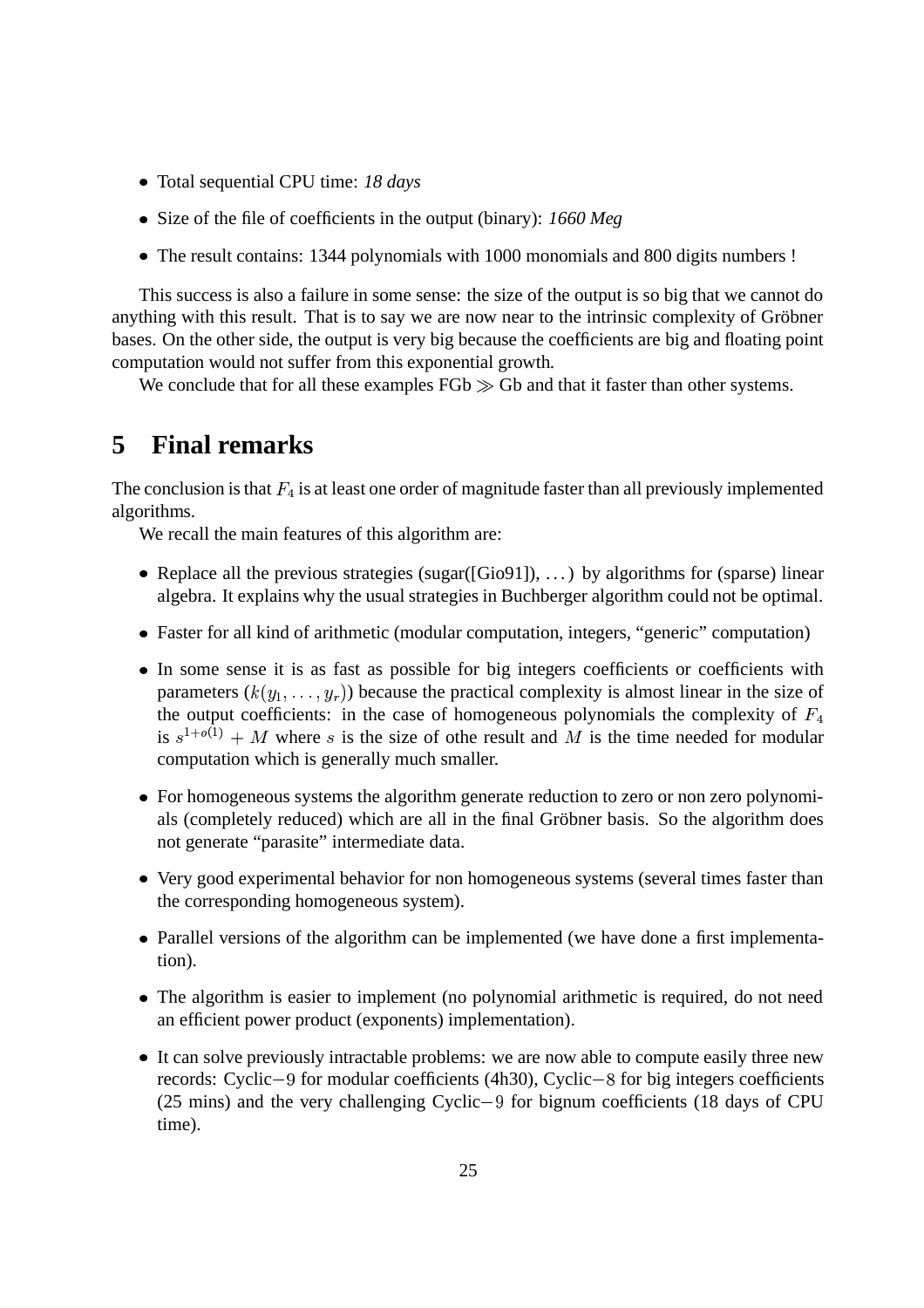A lot of work remains to do in the linear algebra part to apply less naive algorithms to the generated matrices and to compress more efficiently those matrices. Considerable works must also be done to compare the algorithm with different possible strategies (sugar and homogenizing, multi-weight in the case of multi-homogeneous ideals might reduce the size ot the matrices (as suggest by D. Lazard and one anonymous referee)). How to use the symmetry of the problems to handle more efficiently the matrices is also an open problem. Even if the algorithm presented in this paper is heavily connected with the Buchberger algoritm (use the same criteria for useless pairs), we think that an interesting work would be to use Mandache [Man94, Man96]'s technique to check that *is not* a Buchberger algorithm in the sense that the Buchberger algorithm cannot simulate the new algorithm for any strategy. When the normal strategy is used, we can plot the function  $d \longrightarrow deg(first(P_d))$ ; we obtain an increasing function for homogeneous systems but in the affine case we obtain different curves:



 $El 50 – Total degree of critical pairs$ 

An open issue is to understand deeply the shape of this curves.

# **Acknowledgements**

We would like to thank Daniel Lazard and one anoymous referee for their comments on drafts of this paper. I also want to acknowledge M. Stillman and D. Bayer for helpful suggestions and encouragement. We would like to thank the UMS 658 Medicis.

## **References**

- [Alv] Alvarado F.L. and Pothen A. and Schreiber R. Highly Parallel Sparse Triangular Solution. preprint.
- [Alv93] Alvarado F.L. *The Sparse Matrix Manipulation System User and Reference Manual*. University of Wisconsin, May 1993.
- [Att96] Attardi G. and Traverso C. Homogeneous Parallel Algorithm. *Journal of Symbolic Computation*, 1996.
- [Bec93] Becker T. and Weispfenning V. *Groebner Bases, a Computationnal Approach to Commutative Algebra*. Graduate Texts in Mathematics. Springer-Verlag, 1993.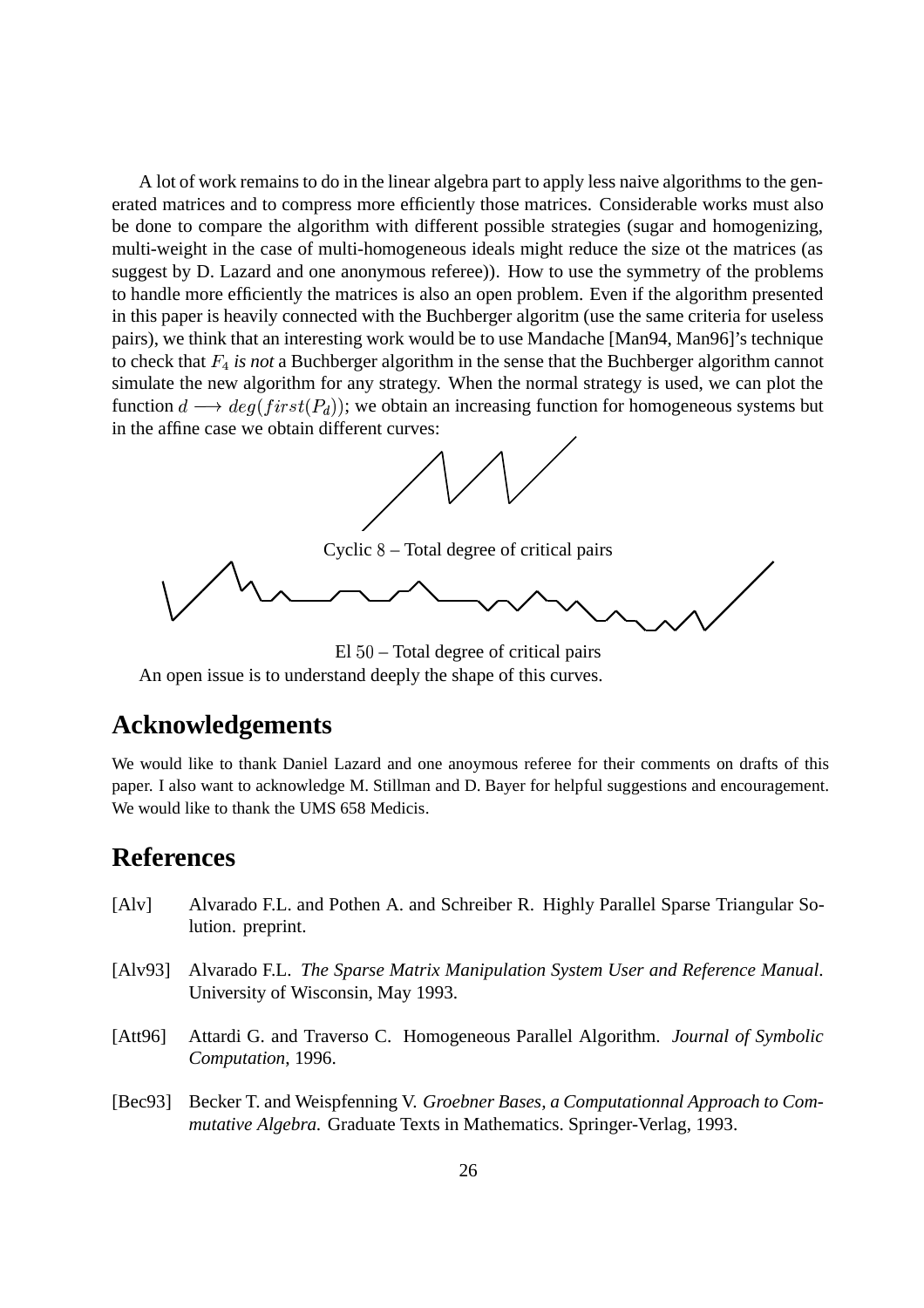- [Bin94] Bini D. and Pan V. *Polynomial and Matrix Computations*, volume 1 of *Progress in theoretical computer science.* Birkäuser, 1994. Fundamental Algorithms.
- [Buc65] Buchberger B. *Ein Algorithmus zum Auffinden der Basiselemente des Restklassenringes nach einem nulldimensionalen Polynomideal.* PhD thesis, Innsbruck, 1965.
- [Buc70] Buchberger B. An Algorithmical Criterion for the Solvability of Algebraic Systems. *Aequationes Mathematicae*, 4(3):374–383, 1970. (German).
- [Buc79] Buchberger B. A Criterion for Detecting Unnecessary Reductions in the Construction of Gröbner Basis. In *Proc. EUROSAM 79*, volume 72 of *Lect. Notes in Comp. Sci.*, pages 3–21. Springer Verlag, 1979.
- [Buc85] Buchberger B. Gröbner Bases : an Algorithmic Method in Polynomial Ideal Theory. In Reidel, editor, *Recent trends in multidimensional system theory*. Bose, 1985.
- [Can98] Cannon J. *The Magma Computational Algebra System 2.20-7*, Feb 1998. http://www.maths.usyd.edu.au:8000/u/magma/.
- [Cha91] Char B. and Geddes K. and Gonnet G. and Leong B. and Monagan M. and Watt S. *Maple V Library Reference Manual*. Spinger-Verlag, 1991. Third Printing, 1993.
- [Dav95] Davis T. *Users' Guide for the Unsymmetric-pattern MultiFrontal Package*. Computer and Information Sciences Department University of Florida, January 1995. Technical Report TR-95-004.
- [Dix82] Dixon J.D. Exact solution of linear equations using p-adic expansions. *Numer.Math.*, 40:137–141, 1982.
- [Don] Dongarra J. and Lumsdaine A. and Niu X. and Pozo R. and Remington K. A Sparse matrix Library in C++ for High Performance Architectures. preprint.
- [Duf84] Duff I.S. and Reid J.K. The multifrontal solution of unsymmetric sets of linear equations. *SIAM J. Sci. Statist. Comput.*, 5(3):633–641, 1984.
- [Faua] Faugère J.C. *Benchmarks for polynomial solvers*. avalaible on the WEB http://posso.lip6.fr/˜jcf/benchs.html.
- [Faub] Faugère J.C. On line documentation of Gb. avalaible on the WEB http://posso.lip6.fr/˜jcf.
- [Fau98a] Faugère J.C. Computing Gröbner Basis without reduction to zero (F5). Technical report, LIP6 report, 1998. in preparation.
- [Fau98b] Faugère J.C. and Moreau de Saint-Martin F. and Rouillier F. Design of nonseparable bidimensional wavelets and filter banks using Gröbner bases techniques. *IEEE SP Transactions on Signal Processing*, 46(4), 1998. Special Issue on Theory and Applications of Filter Banks and Wavelets.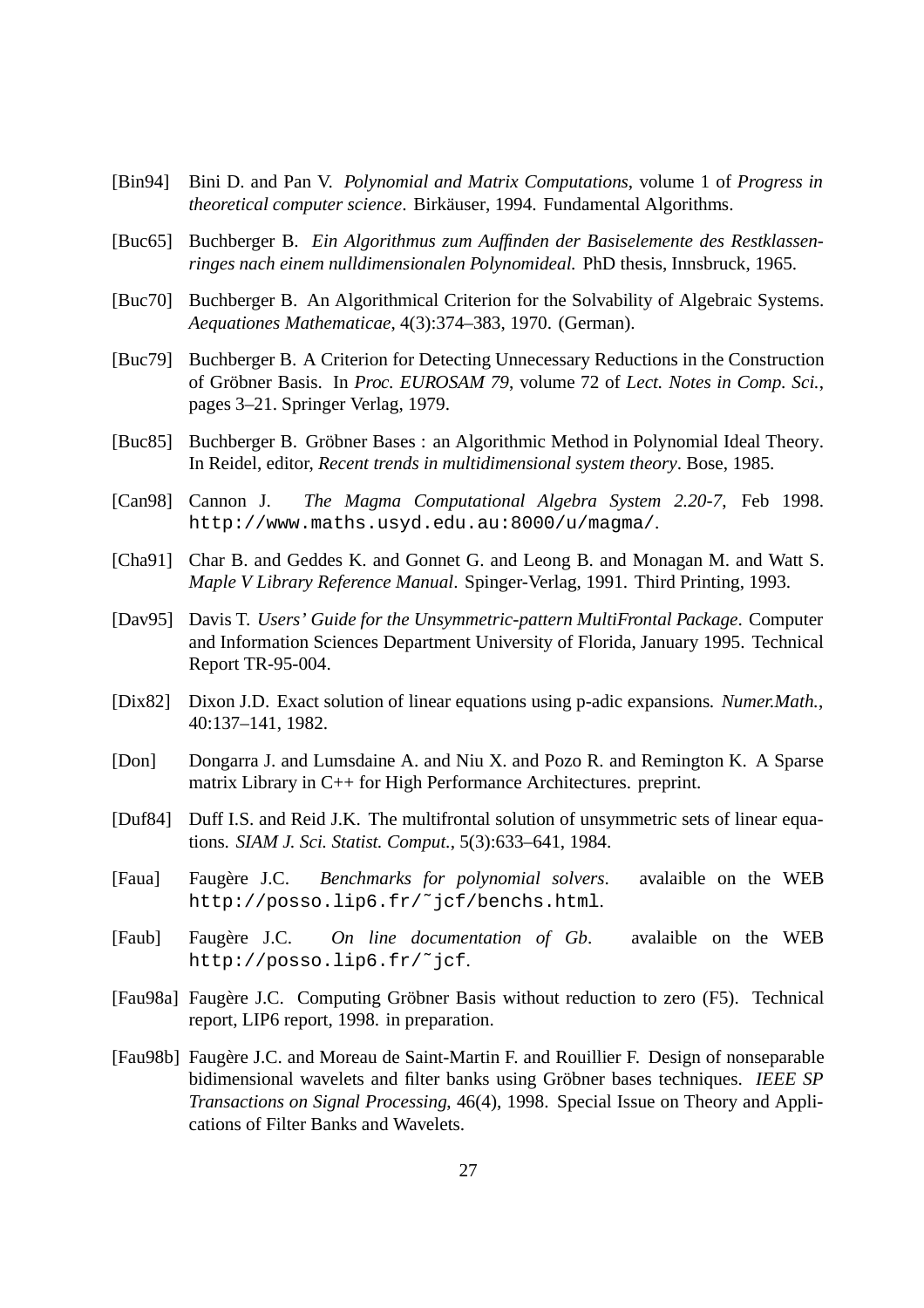- [Fro96] Fronville A. *Singularite r ´ esiduelle et Probl ´ eme du centre `* . PhD thesis, Universit´e Paris 6, Décembre 1996.
- [Geo81] George A. and Liu J. W. H. *Computer solution of large sparse positive definite systems*. Englewood Cliffs, N.J. : Prentice-Hall, 1981.
- [Geo93] George A. and Gilbert J.R. and Liu J. W. H. *Graph theory and sparse matrix computation*. New York : Springer-Verlag, 1993.
- [Ger95] Gerdt V.P. Involutive Polynomial Bases. In *PoSSo on software*. Paris, F, 1995.
- [Gio91] Giovini A. and Mora T. and Niesi G. and Robbiano L. and Traverso C. One sugar cube, please, or Selection strategies in the Buchberger Algorithm. In S. M. Watt, editor, *Proceedings of the 1991 International Symposium on Symbolic and Algebraic Computation*. ISSAC' 91, ACM Press, 1991.
- [GM88] R. Gebauer and H.M. Möller. On an Installation of Buchberger's Algorithm. *Journal of Symbolic Computation*, 6(2 and 3):275–286, October/December 1988.
- [Gra97] Grayson D. and Stillman M. *Macaulay 2 User Manual*, 1997. http://www.math.uiuc.edu/Macaulay2/.
- [Gre97] Greuel G.-M. and Pfister G. and Schoenemann H. *SINGULAR 1.0.2*, July 1997. http://www.mathematik.uni-kl.de/˜zca/Singular/Welcome.html.
- [Hea] Heath M.T. and Raghavan P. Distributed Solution of Sparse Linear Systems. preprint.
- [Kal91] Kaltofen E. On Wiedemann's Method of Solving Sparse Linear Systems. *LNCS*, 539:29–38, 1991. AAECC-9.
- [Knu81] Knuth D.E. *The Art of Computer Programming*, volume 2. Addison Wesley, 2 edition, 1981.
- [L.69] Massey J. L. Shift-register synthesis and bch decoding. *IEEE Trans. on Information Theory*, 15(1):122–127, January 1969.
- [LaM91] LaMacchia B.A. and Odlyzko A.M. Solving Large Sparse Linear Systems Over Finite Fields. *LNCS*, 537, 1991. Advances in Cryptology, CRYPTO'90.
- [Laz79] Lazard D. Systems of Algebraic Equations. In *EUROSAM 79*, pages 88–94, 1979.
- [Laz81] Lazard D. Resolution des systemes d'equations algebriques. *Theor. Comp. Science*, 15:77–110, 1981.
- [Laz83] Lazard D. Gaussian Elimination and Resolution of Systems of Algebraic Equations. In *Proc. EUROCAL 83*, volume 162 of *Lect. Notes in Comp. Sci*, pages 146–157, 1983.